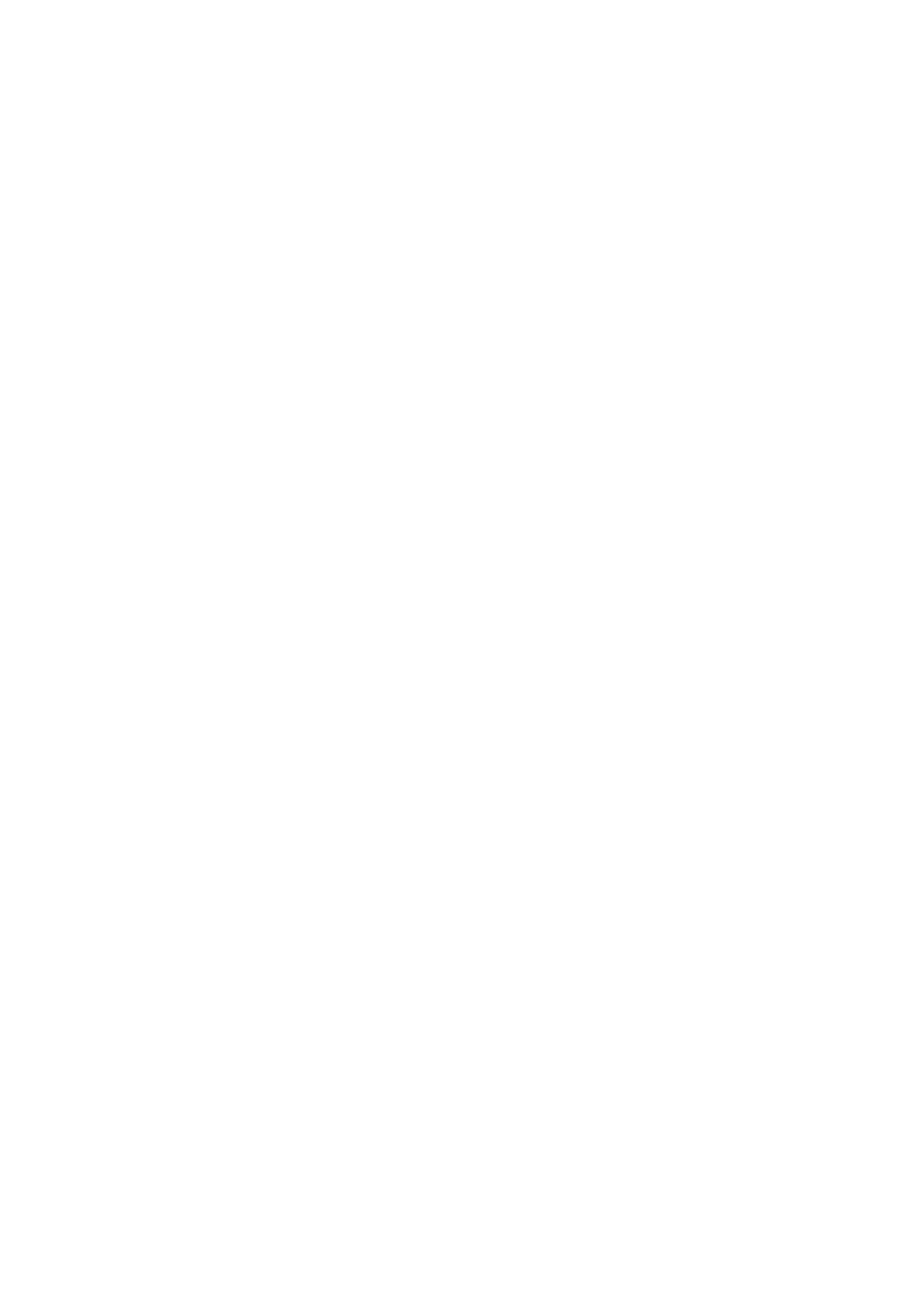

Research Paper

# The General Application of Significance Editing to Economic Collections

Keith Farwell

Statistical Services Branch

Methodology Advisory Committee

26 November 2004, Canberra

AUSTRALIAN BUREAU OF STATISTICS

EMBARGO: 11.30 AM (CANBERRA TIME) THU 16 FEB 2006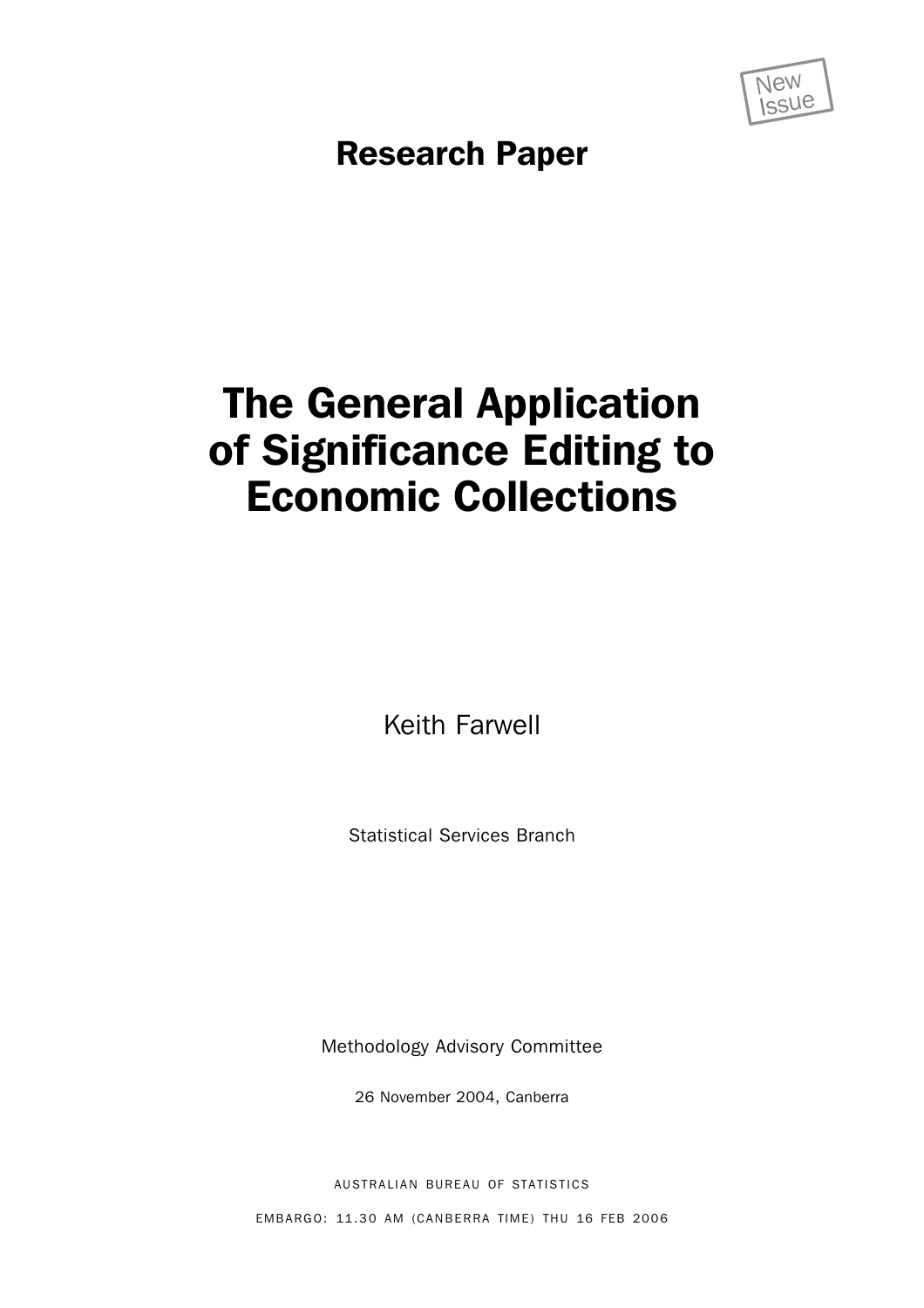ABS Catalogue no. 1352.0.55.066 ISBN 0 642 48170 9

#### © Commonwealth of Australia 2005

This work is copyright. Apart from any use as permitted under the *Copyright Act 1968*, no part may be reproduced by any process without prior written permission from the Commonwealth. Requests and inquiries concerning reproduction and rights in this publication should be addressed to The Manager, Intermediary Management, Australian Bureau of Statistics, Locked Bag 10, Belconnen ACT 2616, by telephone (02) 6252 6998, fax (02) 6252 7102, or email <intermediary.management@abs.gov.au>.

Views expressed in this paper are those of the author(s), and do not necessarily represent those of the Australian Bureau of Statistics. Where quoted, they should be attributed clearly to the author(s).

Produced by the Australian Bureau of Statistics

#### INQUIRIES

The ABS welcomes comments on the research presented in this paper. For further information, please contact Mr Keith Farwell, Statistical Services Branch on Hobart (03) 6222 5889 or email <keith.farwell@abs.gov.au>.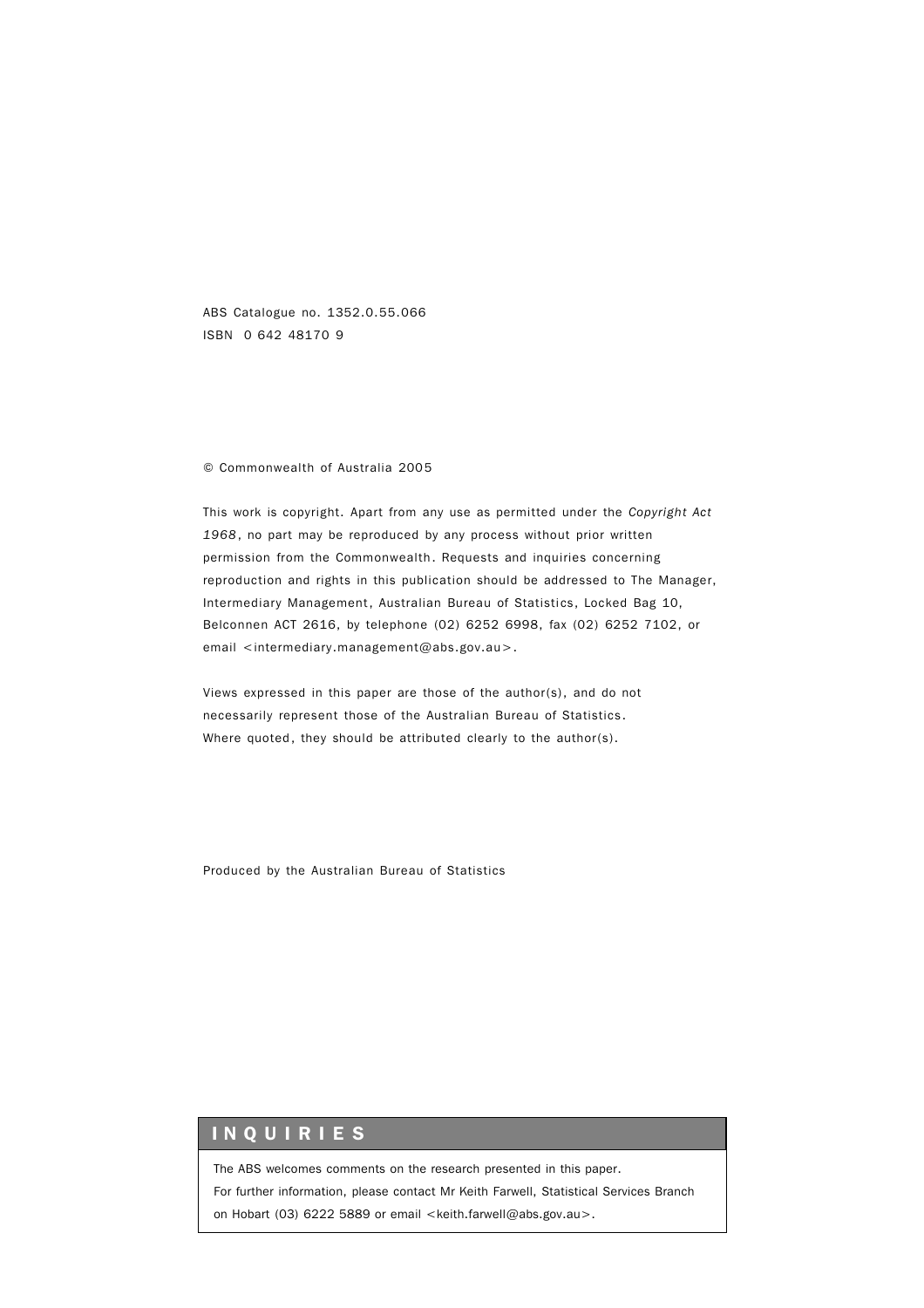# THE GENERAL APPLICATION OF SIGNIFICANCE EDITING TO ECONOMIC COLLECTIONS

Keith Farwell Statistical Services

# EXECUTIVE SUMMARY

Selective editing is not new. The Australian Bureau of Statistics (ABS) calls its version 'significance editing'. It has been used in various guises for the last 10 years in an ad-hoc manner (except for some small groups of economic and agricultural collections). This paper looks to extend the application of significance editing to more difficult situations. This paper seeks feedback on the approaches taken and instructions on worthwhile future directions.

The paper explains how significance editing has been applied to situations where:

- (i) there are a large number of key variables;
- (ii) no data for before editing and after editing has been saved;
- (iii) there are one-off surveys and surveys without historical data;
- (iv) surveys which are unable to reasonably predict future estimates;
- (v) surveys where responses are not able to be predicted suitably; and
- (vi) surveys have editing strategies that need more than identification of providers.

The paper also looks into best use of significance editing and best alignment of the various editing streams.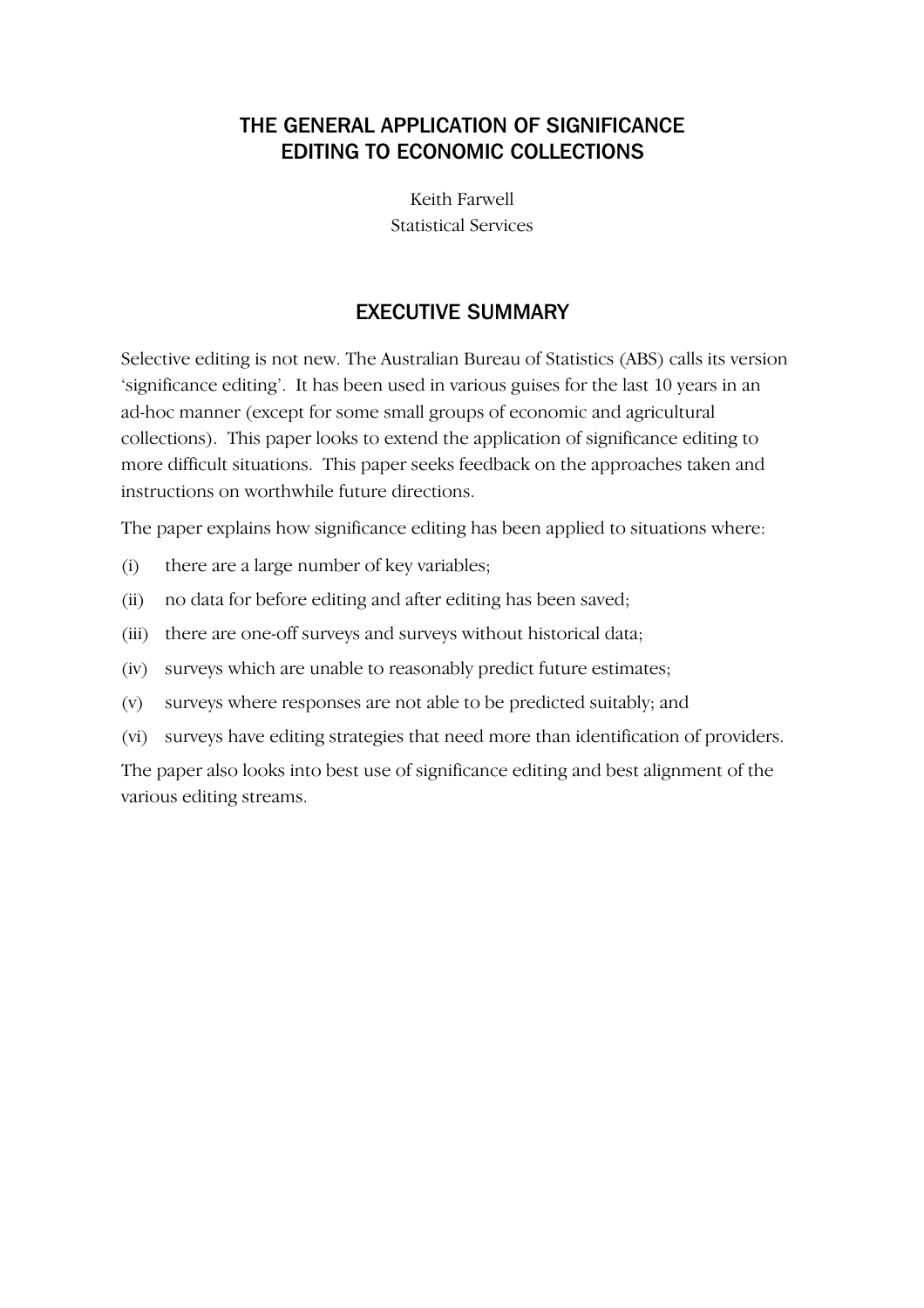# DISCUSSION POINTS FOR MAC

Main points to centre on are:

- (i) views on the solutions provided;
- (ii) views on best utilisation of significance editing; and
- (iii) ideas for future advancement.

Detailed issues involve:

- (i) use of Euclidean and root mean square scores with item weights;
- (ii) interactive cutoffs and cost/benefit curves;
- (iii) standardised scores;
- (iv) dealing with anomalous scores within an interactive approach;
- (v) use of GINI indexes;
- (vi) use of means and medians to support significance editing; and
- (vii) significance editing without expected values.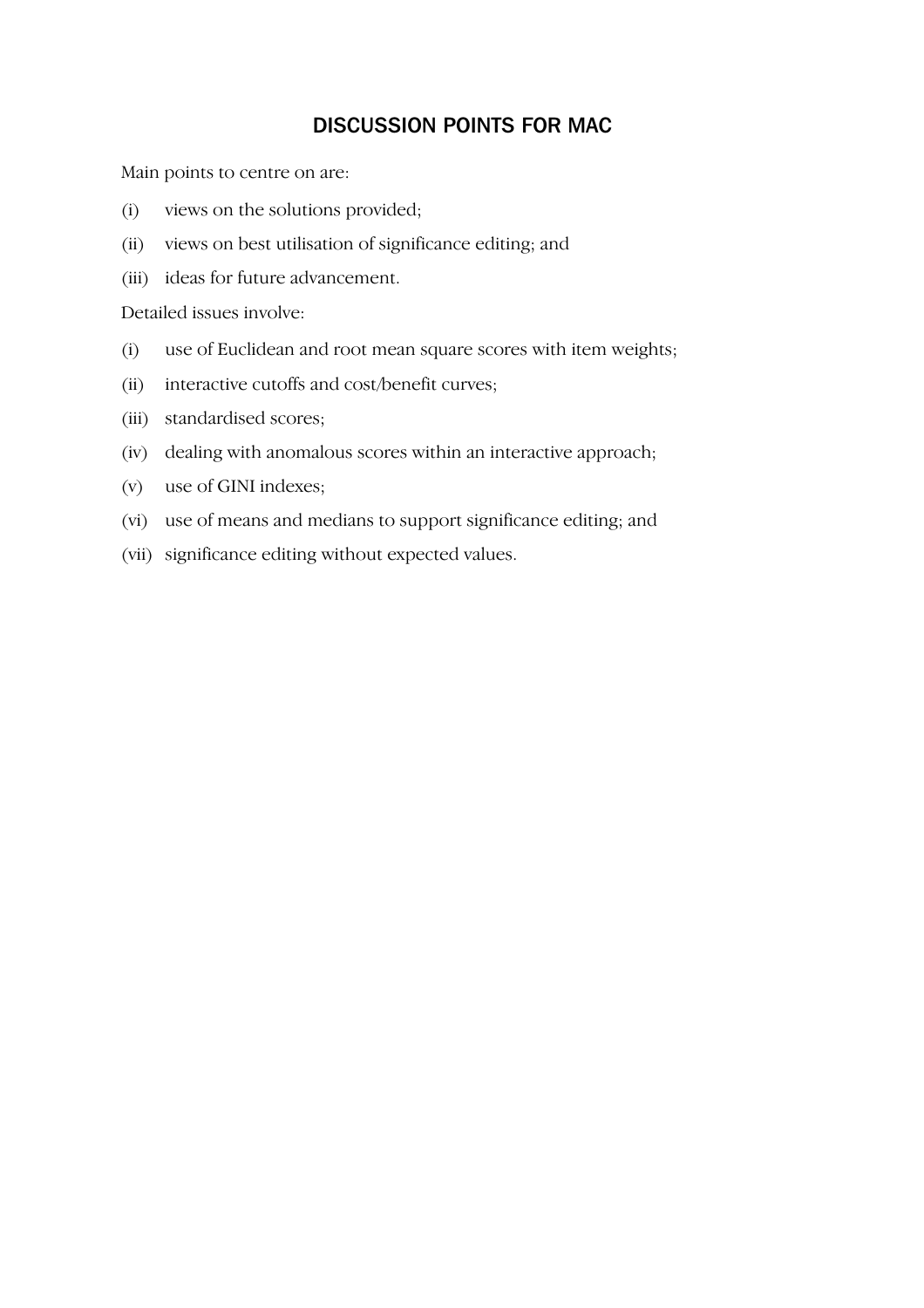# **CONTENTS**

| 2. | BRIEF BACKGROUND TO THE DEVELOPMENT OF<br>SIGNIFICANCE EDITING IN THE ABS $\ldots \ldots \ldots \ldots \ldots \ldots \ldots \ldots \ldots \ldots \ldots$ |
|----|----------------------------------------------------------------------------------------------------------------------------------------------------------|
| 3. |                                                                                                                                                          |
| 4. |                                                                                                                                                          |
| 5. |                                                                                                                                                          |
| 6. | GENERAL APPROACH FOR SETTING UP SIGNIFICANCE EDITING  21                                                                                                 |
| 7. |                                                                                                                                                          |
|    |                                                                                                                                                          |
|    |                                                                                                                                                          |

The role of the Methodology Advisory Committee (MAC) is to review and direct research into the collection, estimation, dissemination and analytical methodologies associated with ABS statistics. Papers presented to the MAC are often in the early stages of development, and therefore do not represent the considered views of the Australian Bureau of Statistics or the members of the Committee. Readers interested in the subsequent development of a research topic are encouraged to contact either the author or the Australian Bureau of Statistics.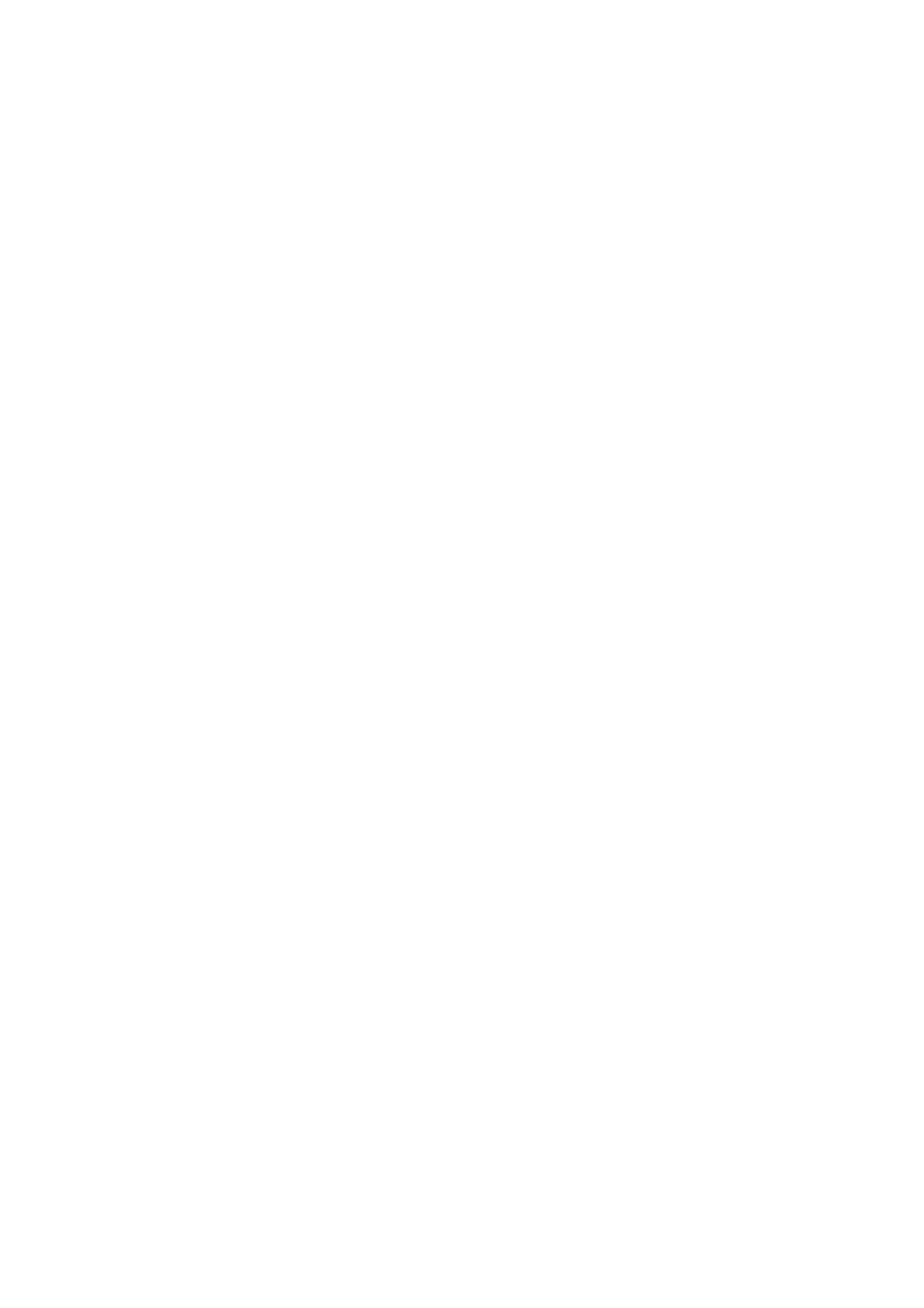#### **The General Application of Significance Editing to Economic Collections**

Keith Farwell Statistical Services

## **1. Introduction**

1 Put simply, micro editing can be described as the examination of data for the purposes of error correction (ABS Editing Manual,1993). Although it is preferable to stop errors before the data has been recorded (Linacre and Trewin, 1993), reporting errors do occur. The aim in micro editing is to identify and resolve errors in provider records before any aggregation of data has occurred. The traditional approach had been to run data through a set of edits which identify data considered to be either erroneous or questionable. Editors would then work through the 'edit failures' in an attempt to correct all identified errors. This was a costly and time-consuming process. Many studies have found that there is a tendency to do too much micro editing. The material is summarised in Grandquist and Kovar (1997). In fact, for many economic collections, a large proportion of response errors tend to have little collective impact on the final key outputs when corrected (Anderson, 1989; Greenberg and Petkunas, 1986). With limited resources, traditional micro editing techniques are no longer affordable. Various modern editing strategies have been developed to overcome these problems. One approach is to divide the data into that thought to possibly contain influential errors and that which is not. Only the influential group is subjected to traditional editing. The rest may be left as is or subjected to some form of automatic editing. This approach is commonly called 'selective editing'. Latouche and Berthelot (1990, 1992) first explicitly outlined the basic selective editing philosophy. It relies on the premise that some response errors are more important than others and that not all errors need to be corrected. They introduced the idea of using a score function to categorise the data into critical and non-critical streams where only the critical stream is manually edited. Although they suggested several score functions, no explicit framework was provided for developing the score functions. A variety of score functions and selective editing approaches are currently in use around the world. The Australian Bureau of Statistics (ABS) has developed a form of selective editing which is called 'significance editing' (ABS Editing Manual, 1993; Lawrence and McDavitt, 1994; Lawrence and McKenzie, 2000).

2 This paper will provide some background to the development of significance editing in the ABS. It will explore the practical application of significance editing to economic collections. Various practical problems will be outlined and methodological solutions will be discussed. Finally, some views on an overall editing strategy are provided.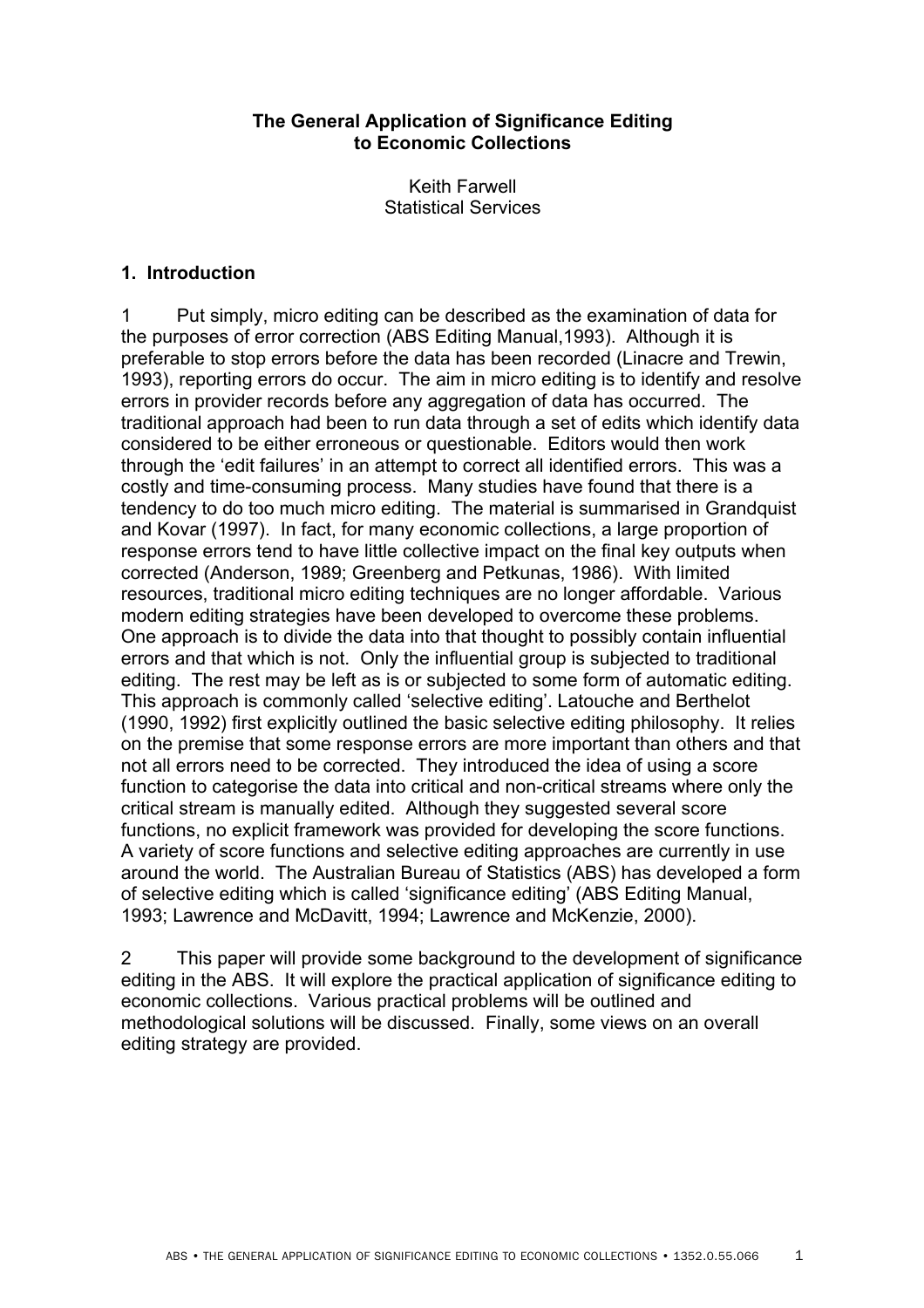## **2. Brief background to the development of significance editing in the ABS**

3 Colwell (1990) conducted a review of business editing in ABS and advised that a better approach to cutting back on editing costs may be to incorporate some elements of macro editing into micro editing and that micro editing could be concentrated on those units that are most important to the survey estimates. After reviewing Colwell's report, Farwell (1991), with reference to Latouche and Berthelot (1990), outlined a method to create scores which target erroneous unit responses which induce, when corrected, important changes to target estimates. A basic significance editing score is a prediction of the change in an estimate due to correcting reporting errors (that is, it is an estimate of the reduction in reporting bias due to editing). If such a score is not possible to approximate, a score which is correlated to the expected reduction in reporting bias should be used. The rest of the paper defined various possible score functions.

4 A series of editing trials were commenced for ABS business surveys in 2002 which were designed to test the extent to which significance editing could be applied to various economic collections. Several surveys are currently using a test version of significance editing while a processing system which includes significance editing is being developed.

## **3. Significance Editing Basics**

5 The most fundamental philosophy in significance-based editing is that if we can predict the impact of editing actions on the results that we are trying to achieve, we will be in the best position regarding what to edit and how much to edit (Farwell and Raine, 2000). Basic significance editing scores need to predict both the likely error in a data value and the impact that correcting it will have on important estimates. The method needs to be consistent with the estimation methodology. The scores are used to create ranks where the highest score has rank 1, the second highest, rank 2, and so on.

6 To set it up, key survey outputs are identified leading to the selection of a set of key data items (referred to simply as 'items' in this paper). An item score is calculated for each key item response and the associated item rankings can be used to generate a prioritised list for each item. Provider scores and ranks are created using the item scores.

7 ëEditing benefití is defined as the absolute value of the relative change induced in the target estimate as a result of editing and, technically, a score is defined as the expected benefit (Farwell, Poole, and Carlton, 2002). The actual change in the item response will not be known until after editing - nor will we know the final value of the target estimate or the values of the final estimation weights since they depend on the make-up of the final set of responses.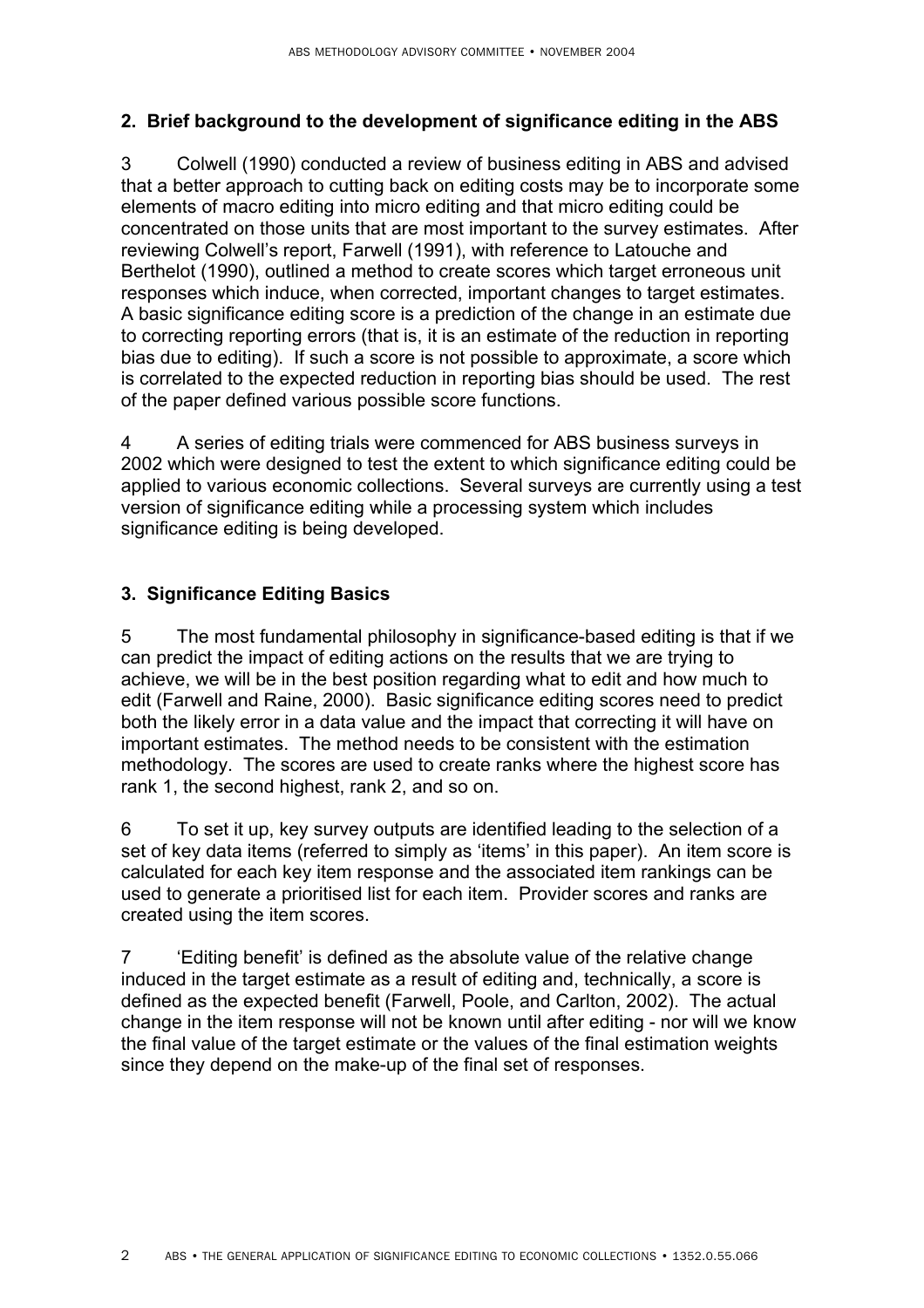# **3.1 Item Score**

8 For an estimate  $\hat{Y} = \sum w_i y_i_{\text{Lunedited}}$  (which can be expressed or approximated as a linear sum of weighted responses) where  $w_i$  is the estimation weight and  $y_{i,$ *unedited* is the response value for provider  $i$  prior to editing, the impact on  $\hat{Y}$  due to editing  $y_{i,unedited}$  is  $W_i(y_{i,edited} - y_{i,unedited})$  where  $y_{i,edited}$  is the value obtained after editing.

9 For micro editing, we need an item score to approximate the size of this impact so we must predict  $w_i$  and  $y_i$ , *edited*. Also, since we may need to combine item scores, we express the impact as a percentage relative to the size of the estimate  $\hat{Y}$  (or its standard error) which must also be predicted. This leads to the following item score if we assume the  $y_i$ <sub>*unedited* is in error (Farwell, 1991):</sub>

(1) 
$$
S_{y,i} = 100 \left| \frac{\hat{w}_i(\hat{y}_i - y_{i,reported})}{\hat{Y}^*} \right|
$$

where  $\hat{w}_i$ ,  $\hat{y}_i$ , and  $\hat{Y}^*$  are approximations to the final estimation weight, the true response value, and the expected estimate when all responses are available.

10 Significance scores can be derived for estimates that are not just a sum of linear weighted responses. The main requirement is that the impact of a change in a data value on the target statistic can at least be approximated and, for editing purposes, that the parameters can be predicted (even if the predictions are relatively rough).

11 In an ideal micro editing world, we would like the scores to be estimated independently of the response rate and of other responses. Design weights, possibly adjusted for expected non-response, may be used as approximate estimation weights. For continuing surveys, historical values are generally used for expected values which may be adjusted for expected 'growth'. Previous estimates are usually used as expected estimates (which may also be adjusted for expected growth). As more responses are obtained, expected values may be adjusted to more accurately reflect current behavior.

# **3.2 Provider Score**

12 When there is more than one key item, a provider will have several item scores. If the item scores are used to derive rankings there will be different rankings for different items for the same provider. A single score or ranking for each provider is usually preferred in order to make decisions about which providers to edit. The scores for a group of items can be combined using a metric to produce an overall score. When all the item groups are ultimately combined, the combined score is called a 'provider' score.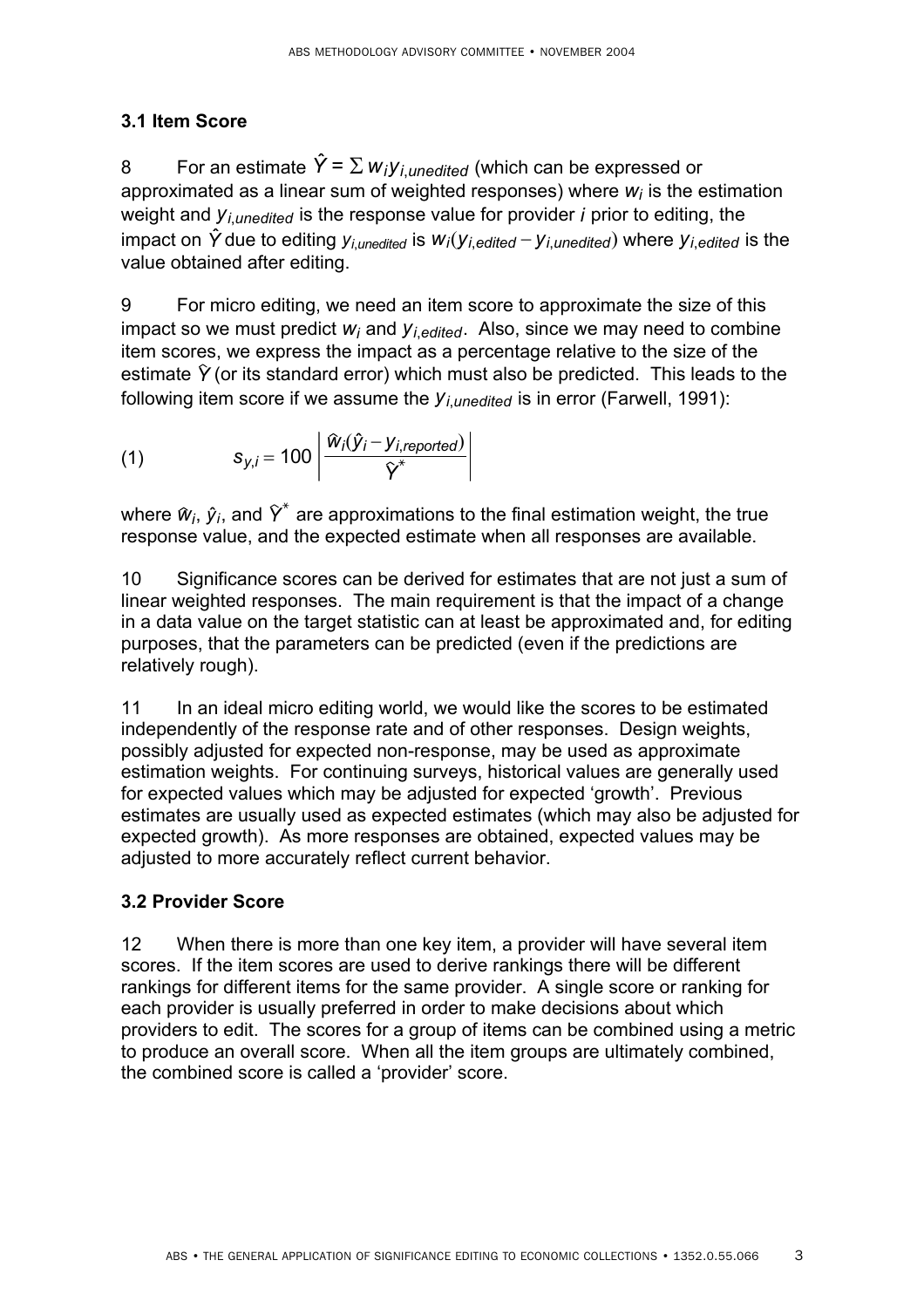13 A provider ranking can be based on the provider scores or the item rankings. Editing can be performed using the ranked item listings or the ranked provider listings or a combination of both. Cutoffs can be applied to the ranked lists, the item scores, or provider scores where those above the relevant cutoffs are selected for editing.

## **3.3 The ëAWEí approach**

14 As mentioned in the introduction, significance editing was first implemented in the ABS in 1992 for the Australian Survey of Average Weekly Earnings (AWE) a quarterly survey which published nine wage to employment ratios for various categories of providers. It is an example of the most basic application of significance editing. Five of these ratios were chosen as key outputs at State level and a score for each State ratio was calculated. It used the following score which was developed along the same lines as (1) but targets an estimate of rate:

(2) 
$$
s_{R,i} \approx 100 \hat{w}_i \left| \frac{\hat{Z}^*(\hat{y}_i - y_{i, reported}) - \hat{Y}^*(\hat{z}_i - z_{i, reported})}{\hat{Z}^*(\hat{Z}^* - \hat{w}_i(\hat{z}_i - z_{i, reported})]} \right|
$$

where  $\hat{Z} = \sum w_i z_i$  and  $\hat{R} = \hat{Y}/\hat{Z}$  and  $*$  indicates approximated estimates.

15 The maximum score of the 5 item scores functioned as a provider score. Providers which had failed the usual micro edits but had a score higher than a prespecified score cutoff were selected for editing. Those responses that passed the edits and those that failed the edits but were below the cutoff were left uncorrected. Historical data were used to provide approximations for the true response value (that is, expected values) and previous estimates were used to approximate estimates.

## **4. Practical Issues**

16 The AWE approach is a simple application of significance editing. It is an easy method to implement when conditions are appropriate. This section will discuss these conditions. Hedlin (2001) provides a useful analysis of this approach.

## **4.1 Availability of before-and-after data and prespecified cutoffs**

17 The AWE approach involves determining a cutoff value prior to receiving responses (called a prespecified score cutoff). Data values before micro editing and after micro editing (called 'before-and-after' data in this paper) are needed to set up a prespecified score cutoff. Score cutoffs are chosen with the intention that a manageable number of providers will be selected for editing and that a suitable amount of editing benefit will be achieved. The analyst's ability to do this is affected by the volatility of the data and capability to predict key item values and key estimates.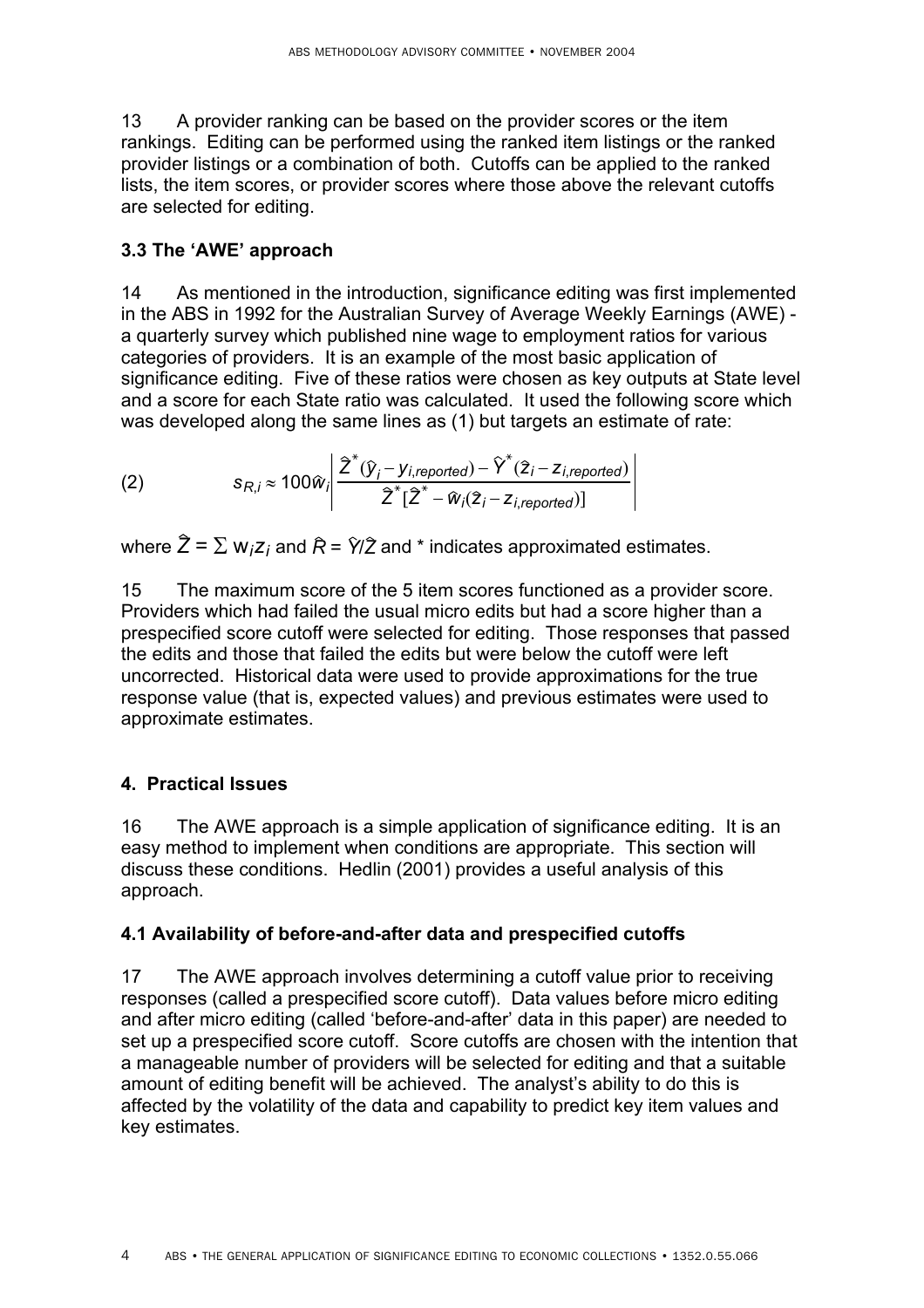18 Good quality before-and-after data are needed to generate the cutoffs. The data needs to have been intensively edited for it to be of suitable quality, otherwise it is not possible to observe the characteristics of the reporting error distribution. The main advantage of using prespecified cutoffs is that editing can commence as soon as the first response is received. Some disadvantages are that the number of providers selected for editing can vary and the total amount of expected benefit associated with the selected providers can vary. Cutoffs will need to be reviewed occasionally.

## **4.2 The number of key items and the use of a maximum score**

19 The maximum score approach works best when there are a small number of key variables. As the number of key variables increase, the likelihood that a provider record will have at least one item score above the cutoff increases and too many fail. Also, each of the individual item error distributions needs to be analysed since the final cutoff needs to be a compromise between the different optimal item cutoffs. Alternatives to the maximum score are needed when the number of key items increase beyond 5 or 6.

## **4.3 A continuing survey with stable estimates and historical data**

20 The availability of historical data makes creation of expected values a simple and repeatable process. The use of historical values relies on having continuing surveys with a high overlap of selections. The surveys also need to be reasonably stable - that is, a stable sample design and a stable set of variables of interest which are not too volatile. Historical values generally do not need to be adjusted for 'growth' though there could be situations where this is necessary. For example, agriculture commodity values often need adjustment as environmental conditions change from season to season.

## **5. Methodological issues**

21 There are a number of methodological issues that arise when conditions differ from those suitable for an AWE-style significance editing setup. This section will outline our significance editing approach for situations where there is one or a combination of the following: a large number of key items; no before-and-after data; surveys that are run infrequently or are one-off; no historical data; key estimates which are not able to be predicted; no expected estimates; no expected values; and editing strategies that target items rather than providers.

## **5.1 Combining a large number of key items**

22 We have found that a provider score based on either the Euclidean distance or the root mean square (RMS) of the item scores works well with large numbers of items. The following provider score is based on the Euclidean distance and uses item weights (we will simply refer to it as the Euclidean score):

$$
(3) \tSi = \sqrt{\sum a_{i,j} s_{i,j}^2}
$$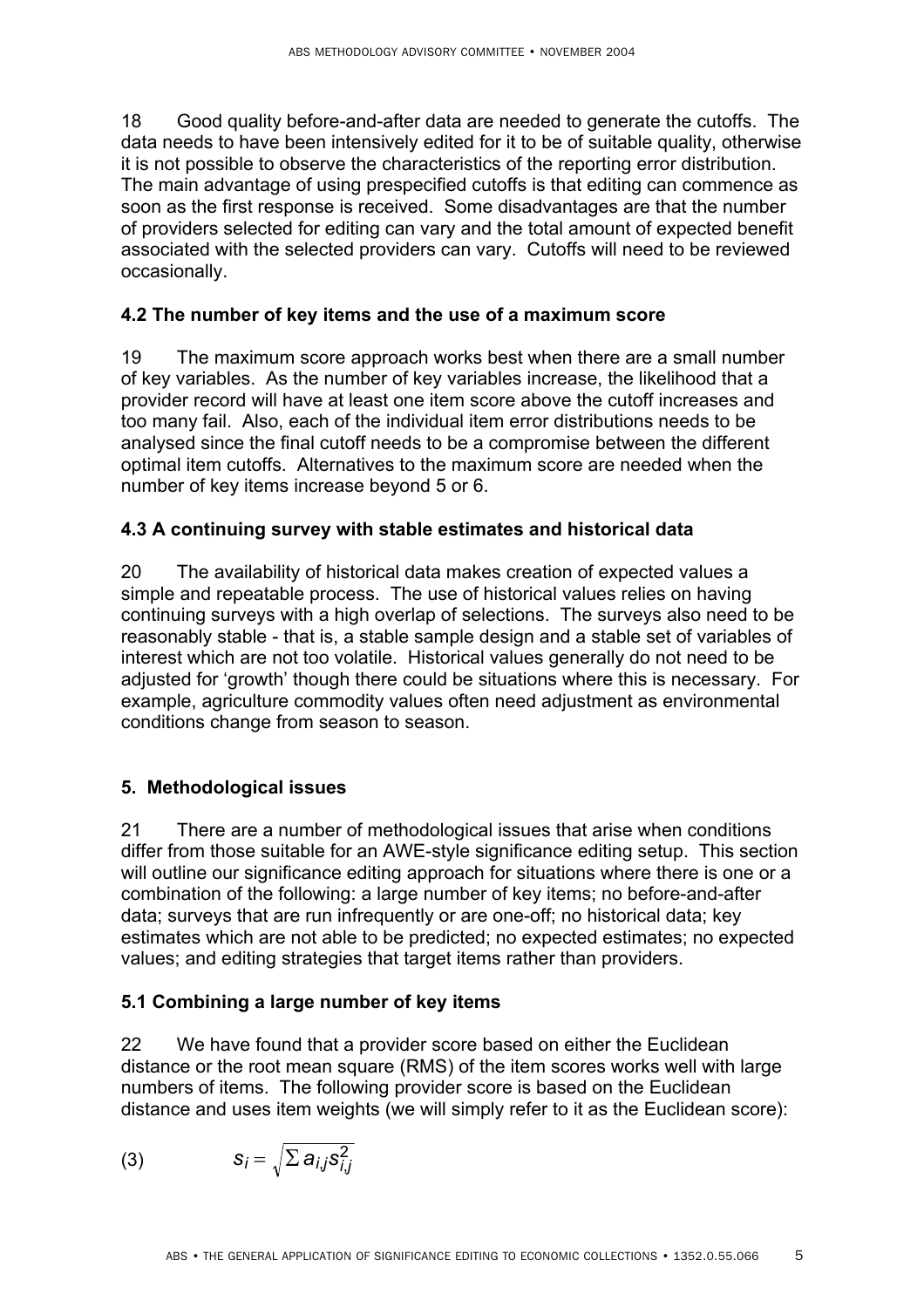where  $a_{i,j}$  is a user-defined item weight and  $s_{i,j}$  is the item score for item *j*, provider *i*. The Euclidean score can be converted to an RMS score by setting the item weights equal to the inverse of the number of contributing item scores.

23 Not only does the Euclidean score perform well with a large number of key items, it appears to perform at least as well as the maximum score for small numbers of items. We have used it successfully in economic surveys with key item counts ranging from 4 to 28.

## **5.2 Example of the use of item weights**

24 Item weights are used in (3) to allow manipulation of the Euclidean score. The user may want to make one item more important than another. As mentioned above, they can be used to convert Euclidean scores into RMS scores. The RMS score offers the advantage that its size can be compared directly to those of the constituent item scores. The RMS score is useful when item scores might need to be grouped prior to creation of a provider score. (For simplicity, we will not distinguish between Euclidean and RMS scores in this paper unless necessary.) Also, item weights can be used when there is not a one-to-one correspondence between key outputs and key items as shown in the following example.

25 The quarterly Australian International Investment Survey (IIS) provides an example where item weights are used to account for an implicit key item grouping structure, conversion to RMS scores, and a complex key item to key output relationship. In order to develop the key item list, 28 key outputs were identified and the survey practitioners felt that they fell into the three major groups below. They felt that each group deserved equal attention (that is, each group was considered as equally important).

Group 1: (AIA, FIA) x (DI, PI, Der, OI) x (Tx, CP) Group 2: (AIA, FIA) x (Debt, Equity) x (Tx, CP) Group 3: (Income Debits, Income Credits) x (Debt, Equity).

- where AIA = Australian Investment Abroad
	- FIA = Foreign Investment in Australia
	- DI = Direct Investment
	- PI = Portfolio Investment
	- Der = Financial derivatives assets
	- $OI = O$ ther investment assets
	- CP = Closing position
	- $Tx = Transactions$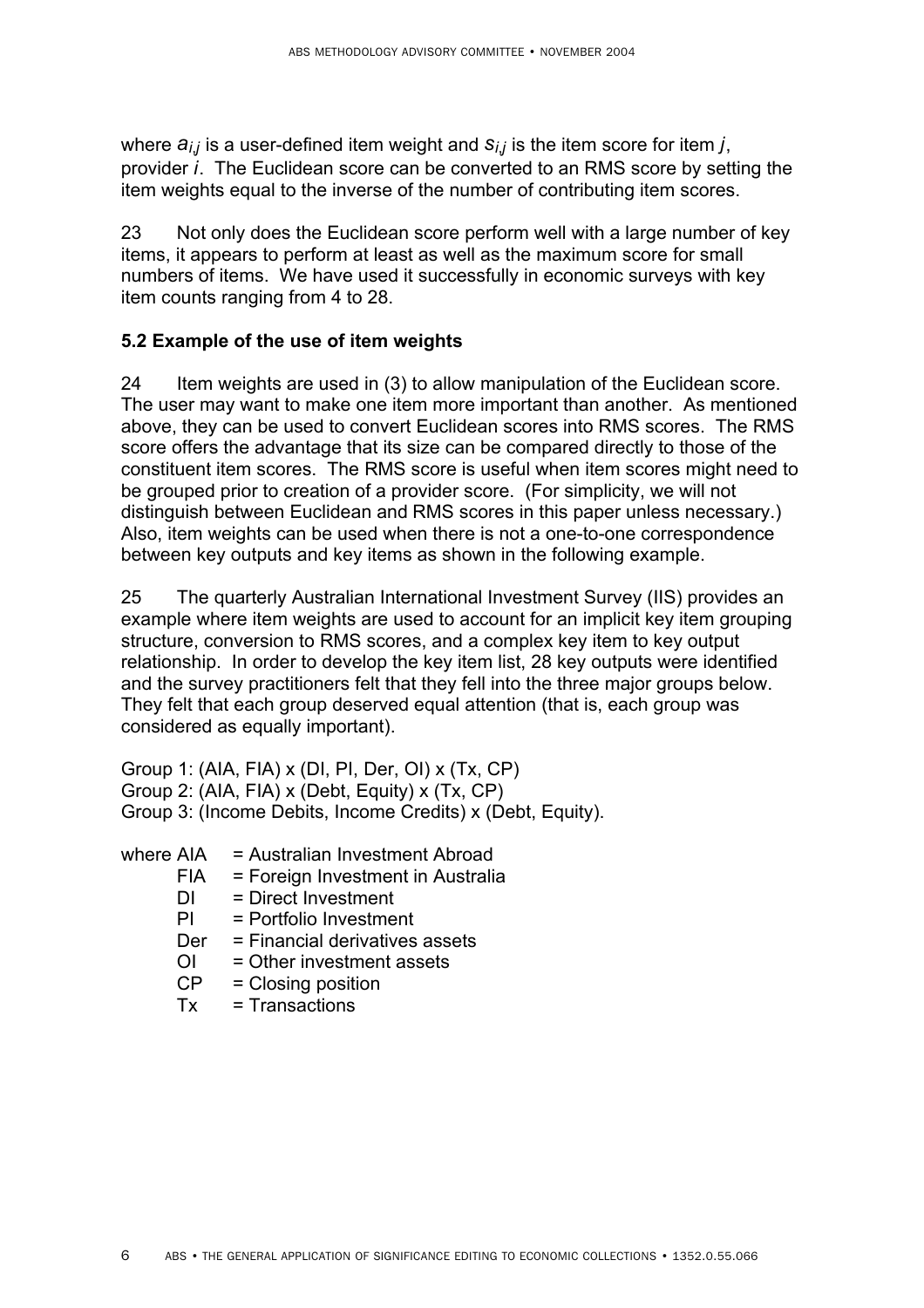26 There are 28 key items which generate the 28 key outputs above but there is not a one-to-one correspondence. Groups 1 and 2 share common key items while Group 3 does not. For example, within the category (or domain) AIA by Tx, the data item 'equity capital' contributes to both the DI estimate and the Equity estimate. A reporting error for equity capital will contribute to the item score for DI and the item score for Equity. On the other hand, a reporting error for income will contribute to the income score only. Items weights are needed to account for the fact that several key items contribute to more than one key output when combining scores.

27 Group scores were created and made equally important by converting them to RMS scores as shown :

(4) 
$$
S_{group1} = \sqrt{\frac{s_{group1,1}^2 + \dots + s_{group1,16}^2}{16}}
$$

(5) 
$$
S_{group2} = \sqrt{\frac{s_{group2,1}^2 + \dots + s_{group2,8}^2}{8}}
$$

(6) 
$$
S_{group3} = \sqrt{\frac{s_{group3,1}^2 + \dots + s_{group3,4}^2}{4}}
$$

where the subscripts indicate the 16 items in group 1, 8 in group 2, and 4 in group 3.

28 When combining the RMS group scores to create the provider score, errors in items contributing to Groups 1 and 2 contribute twice to the group scores while errors for income items contribute once. The impact of the income group score is doubled to address this imbalance. The resultant RMS provider score is:

(7) 
$$
S_j = \sqrt{\frac{s_{group1}^2 + s_{group2}^2 + 2s_{group3}^2}{4}}.
$$

(7) can be defined using (3) with item weights of 1/64, 1/32, and 1/8 for item scores in groups 1, 2, and 3 respectively thus bypassing the need for explicit group scores.

# **5.3 No before-and-after data**

29 As mentioned, if there is no useable before-and-after data, interactive cutoffs may need to be used. Cutoffs can be chosen by reference to cost/benefit graphs (either item graphs or Euclidean provider graphs). These display cumulative expected benefit (or score) against the cost of editing (which is equivalent to plotting by rank when providers have equal editing cost). After editing, if the expected values are replaced by edited values in the scores, achieved benefit graphs can be produced. Graph 1 below is an example of a provider expected cost/benefit curve using the Euclidean score: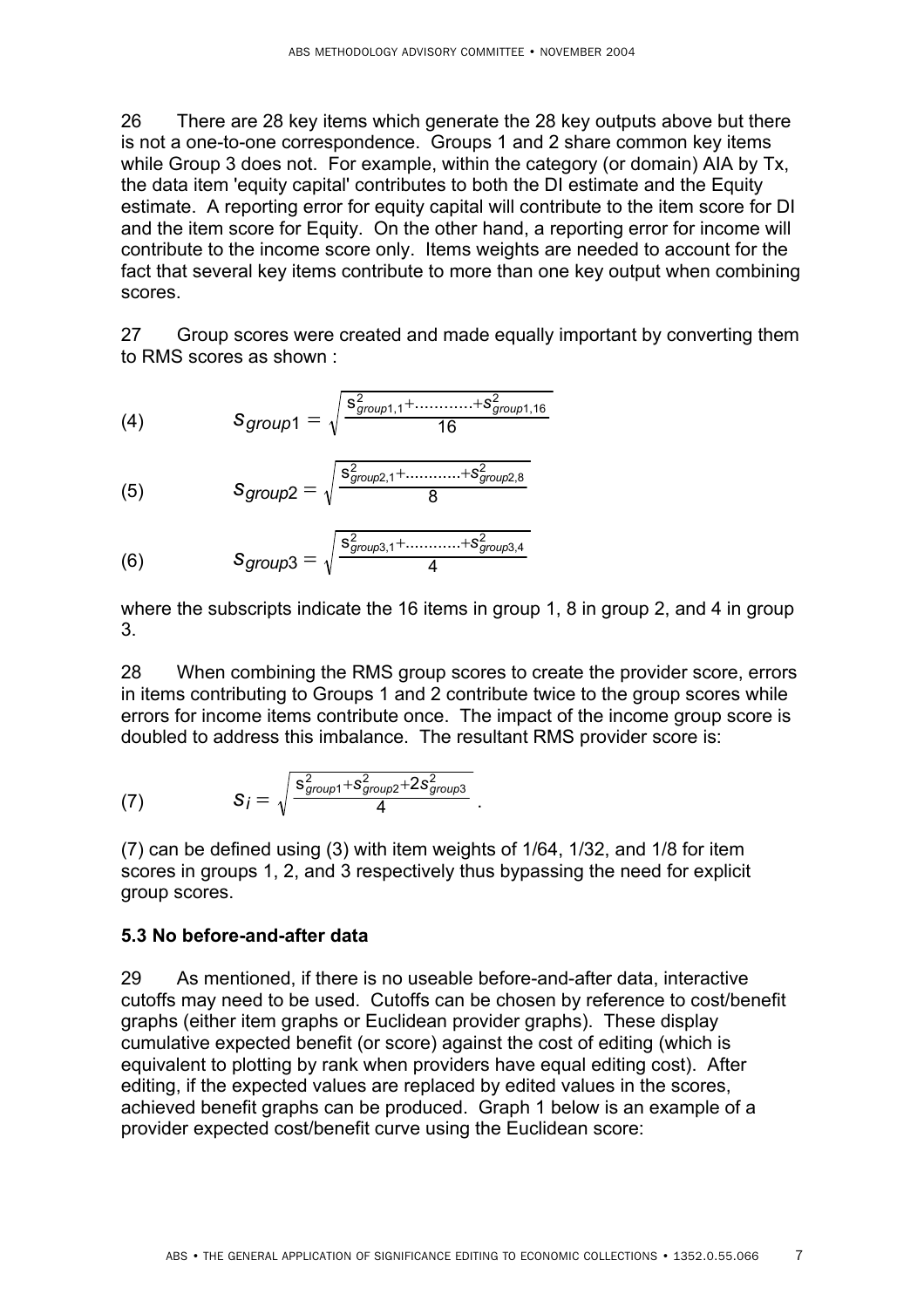

#### **Graph 1: Provider cost/benefit graph**

30 Euclidean and RMS scores provide a more realistic overall measure for the importance of the provider by neatly balancing the various item scores. The score can be roughly interpreted as an average of the item scores which allows a straightforward interpretation of cost/benefit graphs. This makes the Euclidean score very useful for choosing provider cutoffs in an interactive manner - one of the main advantages of a Euclidean score.

31 Currently, most ABS business surveys do not have before-and-after data and it is getting much harder to obtain such data due to ever-shrinking resources. Survey areas can no longer afford to sufficiently over-edit the data to produce the a before-and-after dataset of suitable quality.

#### **5.4 Cumulative standardised score cutoffs**

32 We have found it convenient, with interactive cutoffs, to either augment or replace actual scores (such as those used in the AWE case) with 'standardised' scores. A provider score is standardised as follows:

(8) *si* & = 100 & *si*/!*<sup>i</sup> si*

where the sum is over all available providers within the domain of interest. For example, if the key estimates are industry level estimates, then scores are standardised at industry level.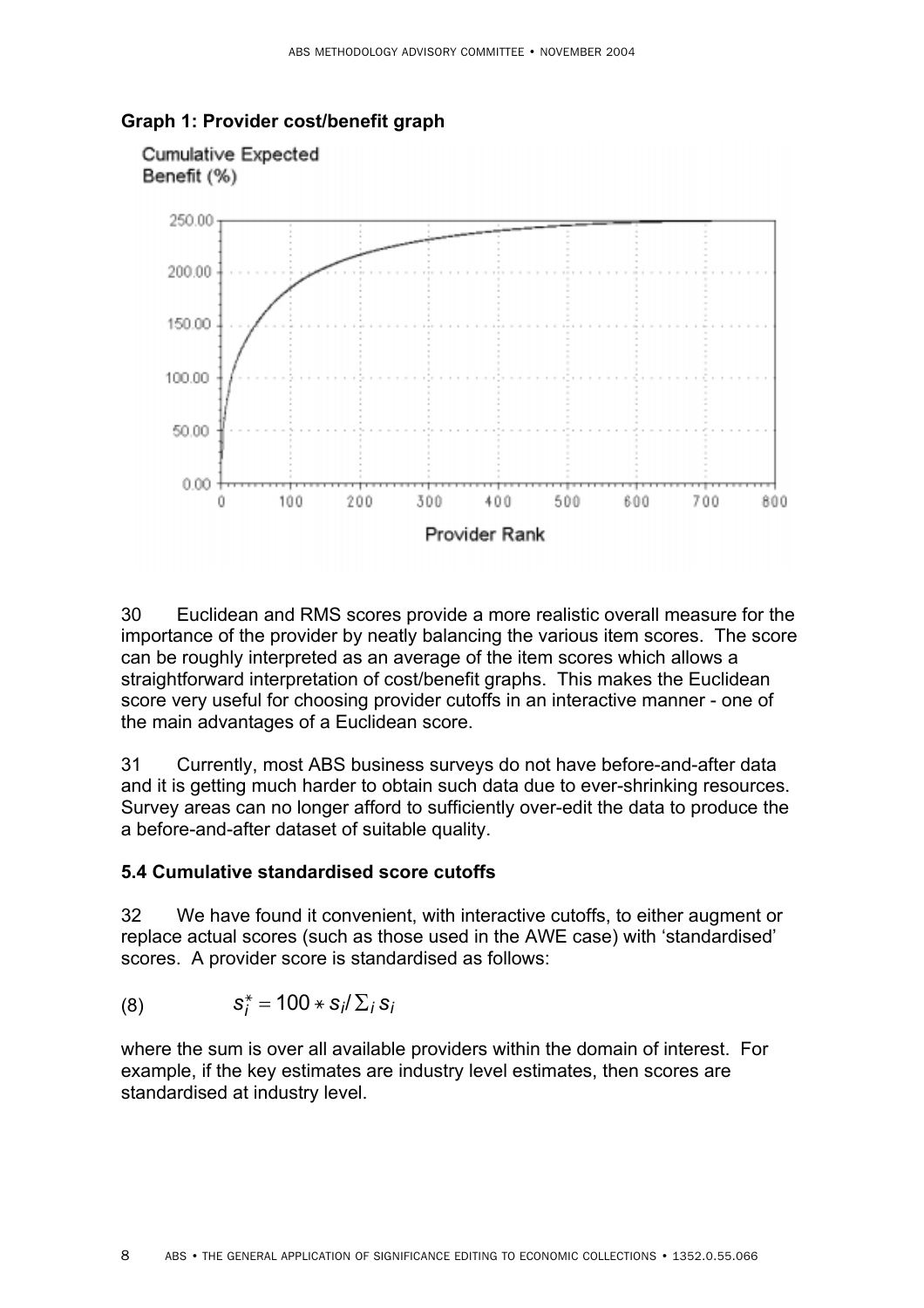33 A cumulative standardised score is created by aggregating the standardised scores in provider rank order. A cumulative standardised score cutoff involves specifying what percentage of the total possible benefit, or score sum, is desired. This approach works best when there are a suitable number of providers available for editing to ensure that a cost/benefit tradeoff can be achieved.

34 Graph 2 below is the standardised version of Graph 1 and is set up for using a cumulative standardised score cutoff. For example, choosing a 90% cutoff results in editing the top 243 providers available for editing.





35 The number of providers selected for editing can vary between edit runs when using a standardised score cutoff but the amount of expected benefit associated with the selected providers is controlled. We try to decide on a cutoff which we believe will be a good balance between the number of providers we edit and the amount of benefit we expect to achieve. It also allows the user to use a single cutoff across a group of items or domains. The cutoff can be easily adjusted if too many or too few selections result.

#### **5.5 Anomalous scores and an interactive cutoff approach**

36 When using an interactive approach with standardised scores, there may be a need to adjust for the influence of very large scores since they affect apparent cost/benefit behaviour. Standardised scores are not independent of each other whereas the non-standardised scores are. This paper will refer to very large standardised scores as 'anomalous' scores.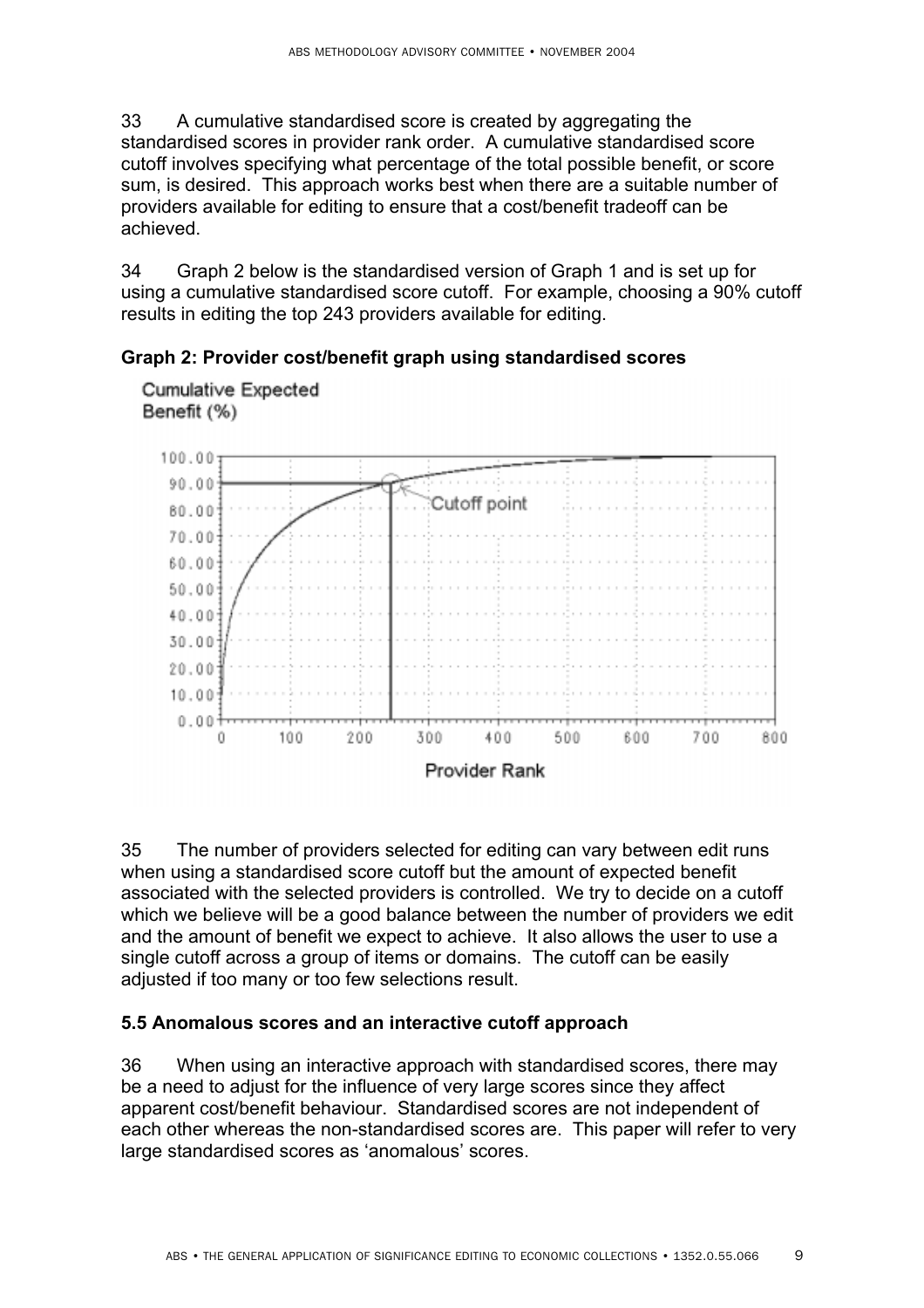37 One way we have dealt with anomalous scores is to run a 'highest rank' option where we use the highest of the key item ranks as a provider rank and choose a manageable number of the top ranked providers to initially edit. This is a good way to start editing as it quickly identifies any anomalous scores within all key domains and across all key items. The 'highest rank' option is very simple and only requires the specification of how many providers the user is willing to edit. It is very robust against a possible standardised score bias caused by differing numbers of contributors to key estimates. For example, in the Australian Agriculture Survey, some commodities have a huge number of contributors while other rarer commodities have much smaller numbers of contributors. Those commodities with less contributors will tend to generate higher standardised scores on average to those with many more contributors. If the highest rank option was replaced by an option based on using the maximum of the standardised item scores, there would be a tendency to over-select providers that contribute to rare commodities. When there are not problems like those above, score size can be used to select a suitable initial set of anomalous providers. The remaining standardised provider scores are adjusted by removing the impact of the anomalous scores.

#### **5.6 Fine-tuning edit selections with interactive cutoffs**

38 When using interactive cutoffs and the number of cost/benefit graphs is not too large, a user might use only item score cutoffs. Alternatively, providers selected using a provider score cutoff can be augmented by choosing extra providers chosen at the item level. This ensures that any major problems with single key items are covered within resource limits at the micro editing stage. If using an item cost/benefit curve, there is the choice of which ordering to use - a specific item rank ordering where each cumulative item benefit graph would have its own item ordering or the provider ordering where all item benefit graphs have the same provider ordering. The advantage of provider ordering is that it is easy to make decisions about whether to select extra providers for several key items simultaneously because the total number of selected providers is known immediately. The tradeoff for simplicity is a slightly less efficient gain in expected item benefit. Graph 3 below is an example of an item benefit graph with provider ordering from the Australian Employment Placement and Contract Services Survey (EPCSS). It shows the expected benefit for income from direct employment due to editing the 243 providers chosen using the cutoff shown in Graph 2 (which covers 88.07% of the total item benefit).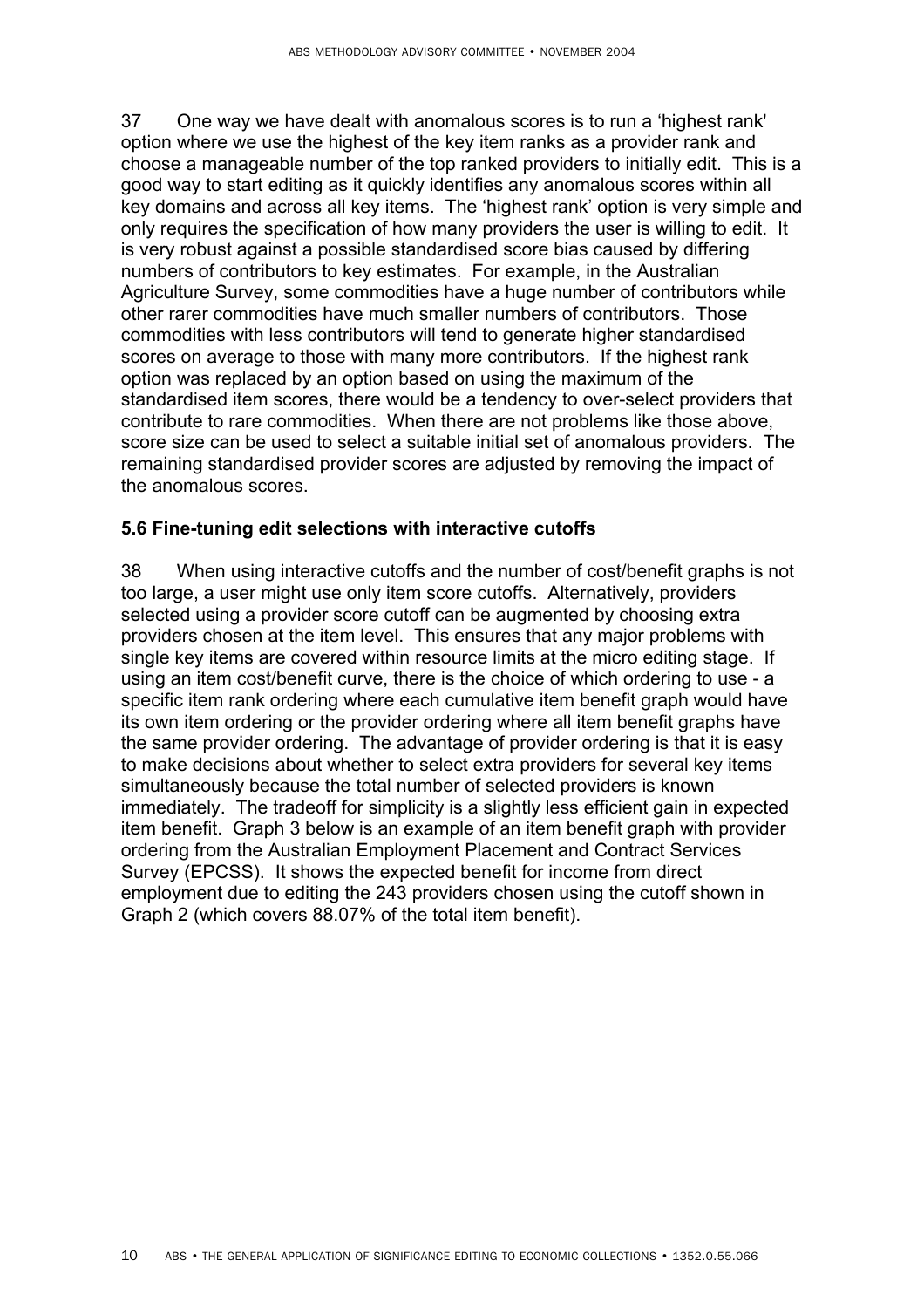



39 We have examined applying standardised score cutoffs at the item level, a group of items level, and the provider level and tend to prefer the provider level. Cutoffs at the item level require more effort to maintain and may result in editing more providers than feasible for particular items. Generally, a provider level cutoff tends to result in a good balance of expected benefit across the key items while offering the simplest cutoff functionality.

#### **5.7 Large numbers of item cost/benefit graphs**

40 Fine-tuning cutoffs can be very difficult when there are too many cost/benefit graphs to manually examine. For example, in the annual Australian Manufacturing Survey, 10 key items were chosen with the key domains being Australia by 151 industries. There were 151 provider cost/benefit graphs and 1510 item cost/benefit graphs. Using a single cumulative standardised score cutoff across all industries can result in some being over-edited and others under-edited. Some cost/benefit curves look very 'curly' and few providers are selected while others are relatively flat and many providers are selected. We might want to alter the cutoffs for the worst cases. GINI coefficients can be calculated for the curves by treating them as special cases of Lorenz curves. The coefficients are essentially an index of curvature and cost/benefit curves can be ordered by them. We used the coefficients to cut down on the number of graphs to be reviewed by looking only at those with the smallest and largest coefficients and ignoring the rest.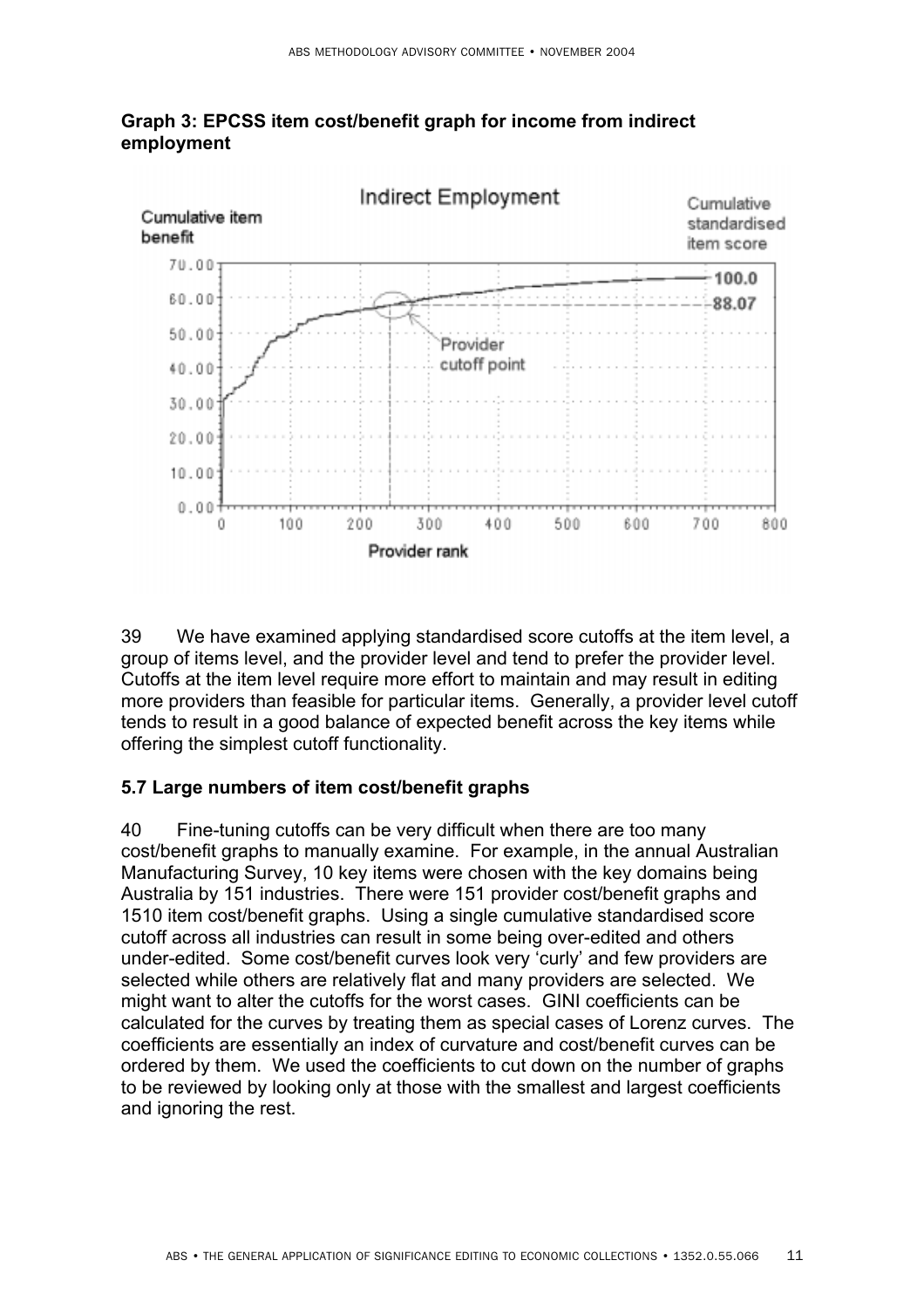41 We examined the use of provider contributions to the GINI coefficient as a possible tool for use in cutoff methodology. For example, an alternative to an anomaly phase when using the cumulative standardised score cutoff could be developed based on the provider contributions to the GINI coefficient. Although some methods were examined, we were unable to develop a general method that could be methodologically supported. As an example of the methodological issues, we ordered providers by score size removed them one at a time (without replacement) while calculating the GINI coefficient for the cost/benefit curve based on the remaining providers. The new coefficient was associated with the removed provider so that each provider is associated with an adjusted GINI coefficient. We stop selecting providers once the adjusted GINI coefficient is under a chosen GINI cutoff value. However, this can result in a non-monotonic sequence of adjusted coefficients. Further research is needed.

## **5.8 Rare and one-off surveys**

42 Rare and one-off surveys do not tend to have historical data or previous estimates. We have looked at using basic means and medians as expected values for some economic surveys and found that they work reasonably well. The EPCSS had data from 1998/99 which, although the data was considered not suitable for expected values, could be used to develop regression models. We used the current response data to create expected values using hot deck means and medians and using the regression models. We produced a regression-based editing list and an alternative means-based list of ranked providers. The regression-based list was very similar to the mean-based list and either could be used. For example, there were 38 providers in the top 45 common to both listings. The results indicate that significance editing with interactive cutoffs can be used on a survey without historical data and without before-and-after data and that hot deck means and medians can provide useable expected values.

43 Another issue involves difficulty with developing useful expected estimates. One obvious approach is to use the expected values to generate expected estimates. However, our experiences indicate that estimates based on them can be very inaccurate (particularly for those that can be positive or negative). However, they could be used as a starting point. In fact, in the above example, we created ëguesstimatesí after looking at estimates from five years earlier, looking at those generated using the current data, and looking at those generated from the expected values. Generally, it is easier to use provider scores based on standardised item scores which are outlined in the following section.

#### **5.9 Unpredictable estimates and standardised item scores**

44 Item scores can be standardised as follows:

$$
\text{(9)} \quad s_{y,i}^* = 100 \times s_{y,i} / \sum s_{y,i}
$$

where the sum is over all item scores targetting  $\hat{Y}$ .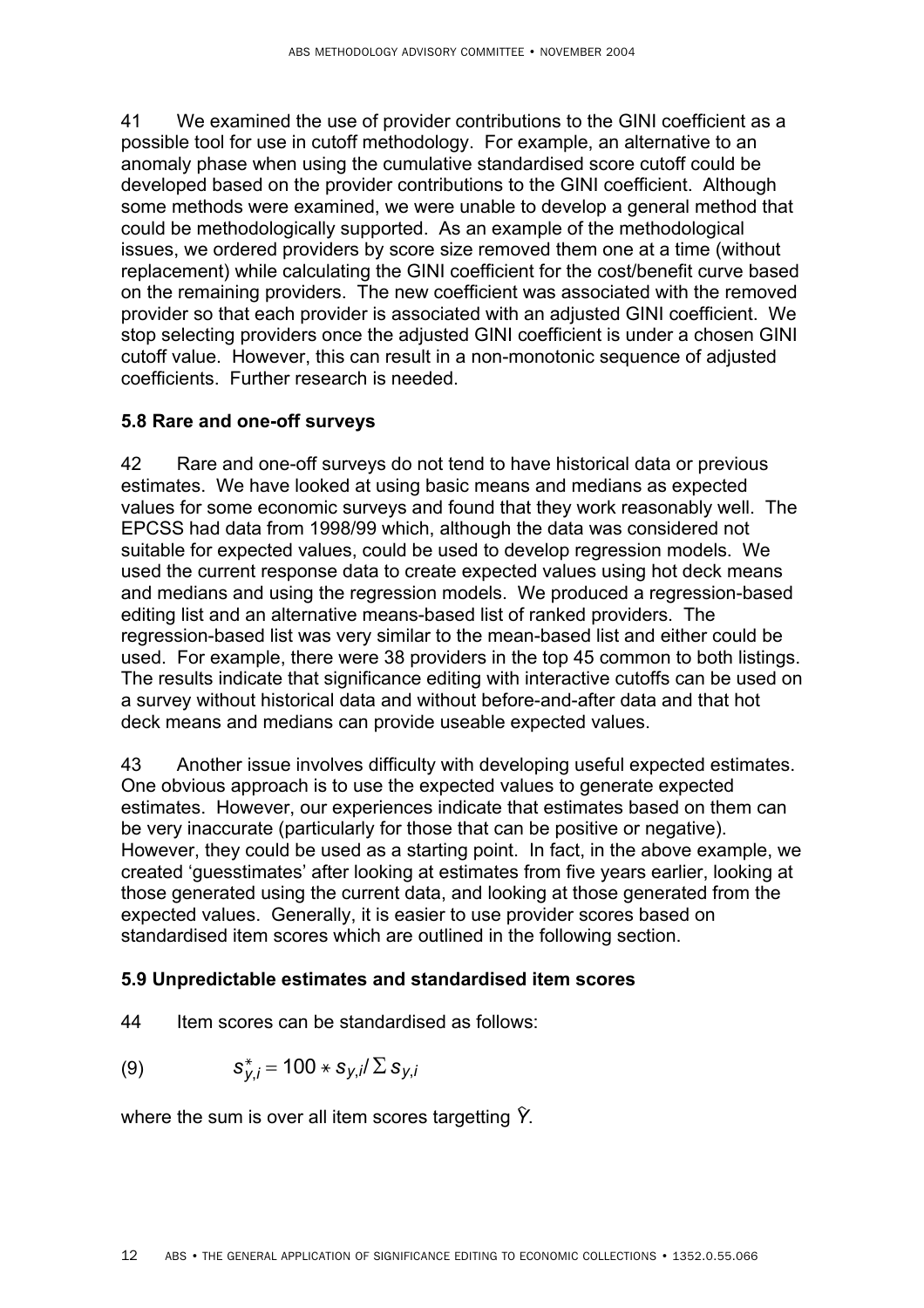45 Standardised item scores do not need expected estimates. Although expected estimates are used to create the original scores, they cancel out in (9). Standardised item scores can be used when the target estimates are either too erratic to predict or not available.

#### **5.10 The IIS example**

46 The quarterly IIS, introduced in section 5.2, has extremely erratic estimates that are strongly influenced by very large sparse one-off positive or negative values. Several quarters of before-and-after data were collected for the study and historical data were available.

47 The prespecified score cutoff approach was rejected due to the volatility of IIS estimates. Not only are they extremely difficult to predict but they are also subject to large revisions over several quarters. One major difficulty occurs when estimates begin to approach zero - scores become unwieldy. One possible remedy is to manually intervene and alter those expected estimates that seem very poor - but this is far too labour intensive. Another approach could be to create a set of 'standard' expected estimates representing the long term 'average' figures. The preferred methodological approach would be to develop a set of 'bias tolerance' limits in line with specified survey quality requirements. These could be used instead of expected estimates to create the item scores (currently, IIS use the previous quarter's estimates as expected estimates).

48 As an example of the effect of an erratic estimate, the March quarter simulation used the previous foreign investment in Australia equity transaction estimate of \$0.415m as an expected estimate. This was very poor expected value and caused extremely large equity item scores. This item score tended to dominate all other item scores. The Maximum provider score was much more sensitive to this problem than the Euclidean provider score. We looked at using some alternatives for the expected estimate such as \$3.5m and \$3500m. We found that although the system was fairly robust to differences in expected estimates, it was affected when the expected estimates approached zero (as in the \$0.415m case).

49 Ultimately, IIS management wanted a system that was as simple as possible and settled on using standardised item scores with a 98% cumulative standardised provider score cutoff. The system is run at regular intervals and all available unedited providers are put through the system. Providers not selected for editing are put through succeeding runs. With this setup, an anomalous score phase is often not needed. Edit cutoffs are determined so that total expected benefit for the whole quarter is 98% of the total possible expected benefit. This requires keeping a running total of the expected benefit covered by the previous edit selections and adjusting the current score cutoff to maintain the required 98%.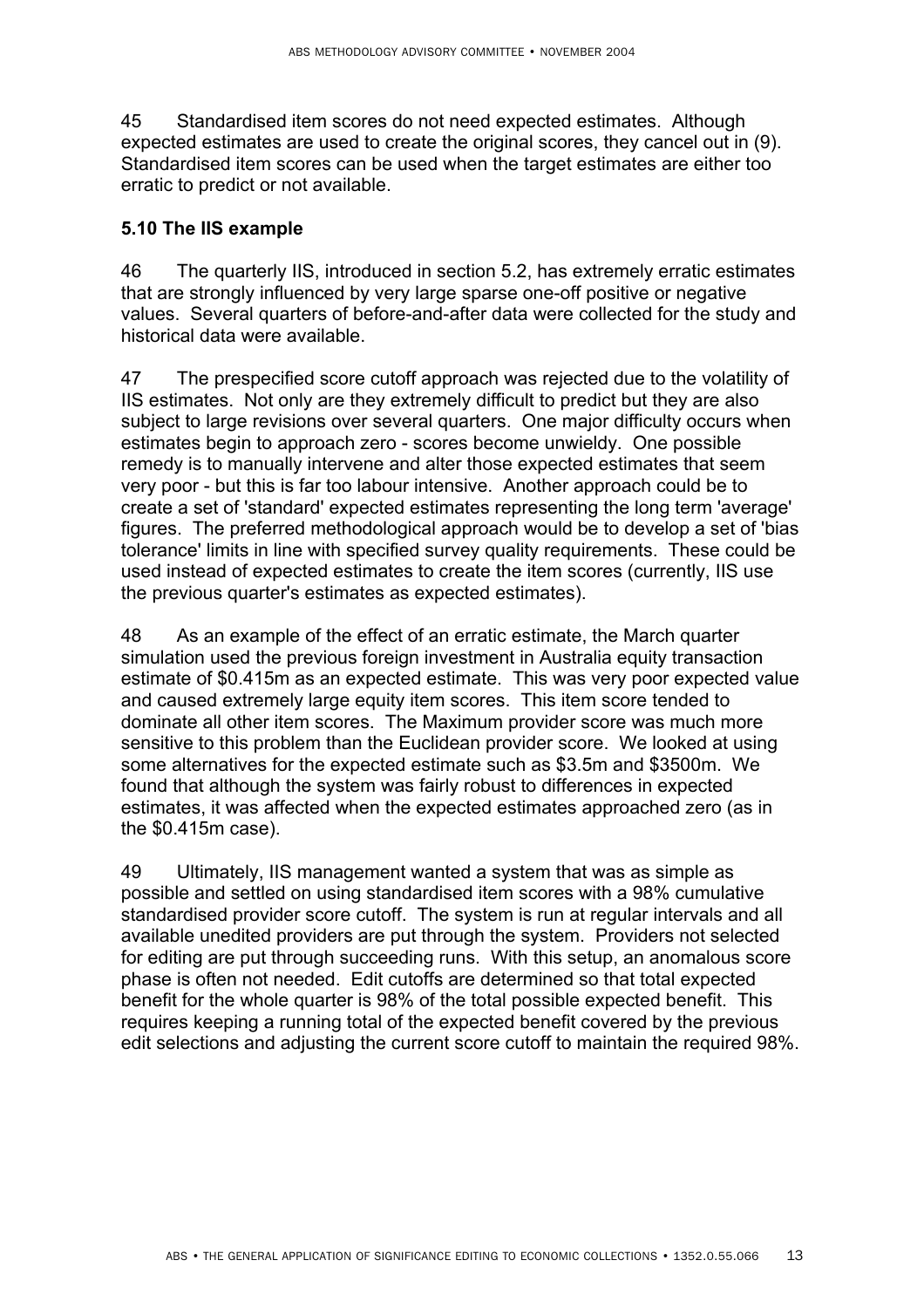50 We looked at applying this cutoff approach at the item level, a group of items level, and the provider level and chose the provider level. Item cutoffs require more effort to maintain and can cause too many providers to be selected. This was usually due to there being at least one problematic item each quarter. Problem items generate large scores due to dubious expected values that can dominate the provider scores. Using a provider level cutoff balanced the effort across items so that most items attained the required quality after editing while any items that 'slip through' can be tracked down in macro editing (even though the desired overall expected editing benefit is achieved in this process). A provider cutoff, therefore, gave greater scope to manage overall editing workload while providing the simplest cutoff functionality. This approach at provider level resulted in requiring about 55% of forms to be edited to achieve about 98% of the benefit that would have been achieved by editing 100% of the forms. The 98% level was also achieved across most key items.

## **5.11 Significance editing without expected values**

51 If it is not possible to obtain expected values, the usual scores cannot be created. In line with a significance-based methodology, we can try to base a score on something that is correlated with the size of reporting errors (Farwell, 1991). For economic variables, providers with important reporting errors are often large contributors to key estimates, their movements, and/or their standard errors. This positive correlation can be used to create a score when expected values are not available (Farwell and Raine, 2001).

52 This method differs from those using expected values by using three 'initial' scores to form an item score. The three initial scores are called the level, movement and standard error scores and they are created by standardising the absolute values of the approximate provider contributions to the level, movement, and standard error of the target estimate.

53 For an unbiassed estimator of the form  $\hat{Y} = \sum_i w_i y_i$ , where  $w_i$  is the estimation weight and  $y_i$  is the response value for provider  $i$  (and the sum is over all responding units), the provider contribution to  $\hat{Y}$  is:

$$
(10) \t C_{l,i,y} = W_i Y_i
$$

and the level score for provider *i* is:

(11) 
$$
s_{i,i,y}^{*} = 100 * |c_{i,i,y}| / \sum |c_{i,i,y}|
$$

where the sum is over all providers contributing to  $\hat{Y}$ .

54 The movement and standard error scores,  $s_{m,i,v}^*$  and  $s_{se,i,v}^*$ , are created in a similar manner. If the movement is estimated as the difference between to the two relevant point estimates, the following contribution to movement component is used:

(12) 
$$
c_{m,i,y} = w_{t,i}(y_{t,i} - y_{t-1,i}).
$$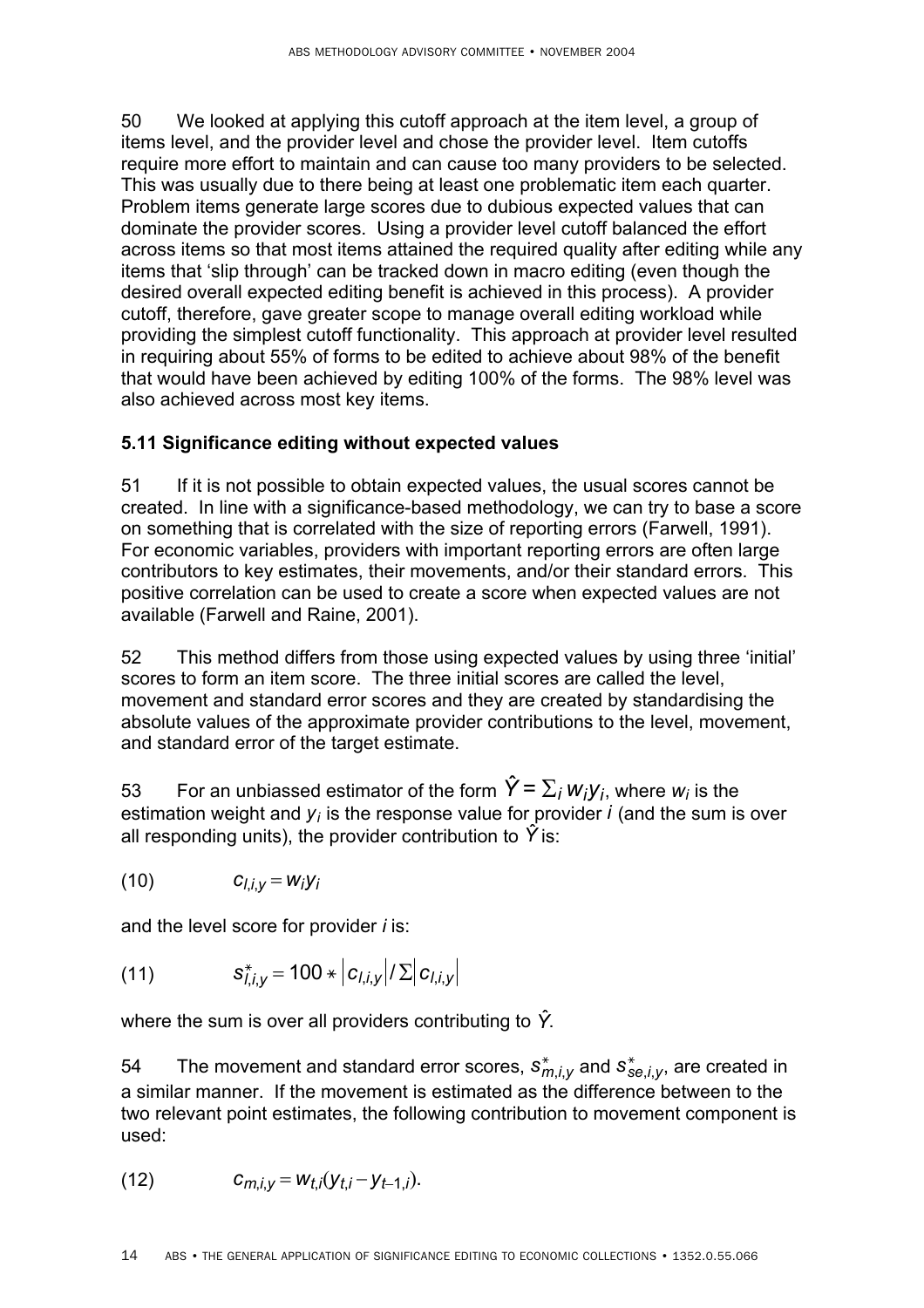55 Noting that  $w_{t,i}y_{t,i} - w_{t-1,i}y_{t-1,i} = w_{t,i}(y_{t,i} - y_{t-1,i}) + y_{t-1,i}(w_{t,i} - w_{t-1,i})$ , the second term on the right hand side is not used in (12) since it can be considered to represent the component of the contribution due to the change in the estimation weights. We are not interested in this for micro editing purposes. However, we are interested in the first term on the left hand side which can be considered to represent the component of the contribution due to the change in reported values.

56 This score can be directly calculated for providers that have responded for both the current and previous time periods but alternatives are needed for new responding providers. One option is to impute a value for  $y_{t-1,i}$  and an alternative is to set  $S_{m,i,v}^* = 0$  and account for it when the initial scores are combined through the use of the item weights (this will be outlined below).

57 The standard error score is approximated using the square root of the provider contribution to the sample variance of  $\hat{Y}$ . Some providers may not contribute to the sample variance so we set  $s_{se,i,v}^* = 0$ , and account for it in the item weights.

58 The initial scores are combined to form an item score as follows:

(13) 
$$
S_{i,j} = \sqrt{W_{l,i} S_{l,i,j}^{*}^2 + W_{m,i} S_{m,i,j}^{*}^2 + W_{se,i} S_{se,i,j}^{*}^2}
$$

where  $s_{i,j}$  is the item score for item *j*, provider *i* and  $W_{i,j}$ ,  $W_{m,i}$ , and  $W_{se,j}$  are initial item score weights.

59 Assuming that we did not choose to impute for  $y_{t-1,i}$  for new units in the movement score, and that we want to use an RMS score, the item weights shown in Table 1 below are used to account for the problems mentioned above in the movement and standard error scores.

|                                                                       | $W_{l,i}$ | $\mathbf{w}_{m,i}$ | $W_{se,i}$ |
|-----------------------------------------------------------------------|-----------|--------------------|------------|
| <b>Continuing providers</b><br>with non-zero variance<br>contribution | 1/3       | 1/3                | 1/3        |
| <b>Continuing providers</b><br>with zero variance<br>contribution     | 1/3       | 2/3                | U          |
| <b>New providers with</b><br>non-zero variance<br>contribution        | 1/3       | 0                  | 2/3        |
| <b>New providers with</b><br>non-zero variance<br>contribution        | 1         | O                  | በ          |

| Table 1: Item weights for significance editing without expected values |  |  |
|------------------------------------------------------------------------|--|--|
|                                                                        |  |  |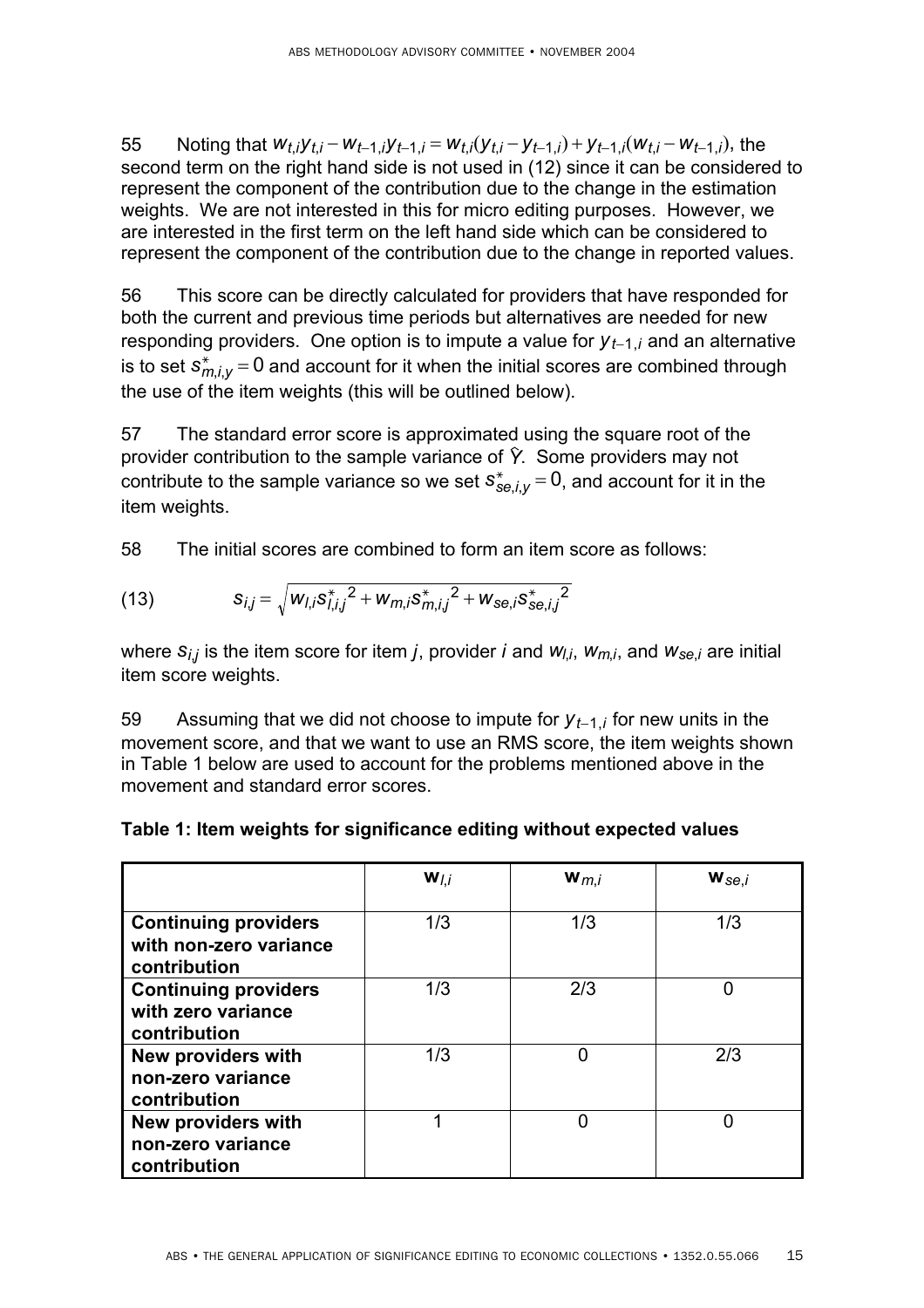60 Note that, in Table 1, ëcontinuingí refers to providers that are considered to have responded for the item of interest in both time periods and 'new' refers to those considered to have responded for the current period only.

61 Having obtained an item score, the rest is similar to the significance editing approaches already discussed.

62 Significance editing without expected values has some advantages over significance editing with expected values. It may be the easiest option for surveys where forming expected values is not possible, for one-off and irregular surveys. or for those survey areas wanting to place a much greater emphasis on macro editing.

63 We tested significance editing without expected values for EPCSS. Firstly, we tested the situation where no historical data was available. To do so, we set the movement score and associated item weights to zero. We doubled the item weight of the standard error score in Table 1 for continuing providers with non-zero variance contribution and we tripled the item weight of the level score in Table 1 for new providers with non-zero variance contribution. Secondly, we wanted to try using all available data and, as an alternative, included a movement score by using the 1998/99 data for continuing units and a set of imputes based on it for new units. Item weights were adjusted accordingly. We created 2 provider listings, List 1 and List 2 below, using the same data as was used for the original EPCSS significance editing study:

(1) List1: Euclidean provider score without movement contribution included; (2) List2: as for List 1 except we used the 98/99 data to match providers and created means for non-matched providers to generate pseudo movement scores for new units.

64 We did not have time to do a full analysis which would have included an analysis of relative biases and benefits. However, we did match the providers from each of the above provider lists to the original significance editing lists described earlier in this paper. Table 2 below displays some results.

| <b>Original significance</b><br>editing list | Top 50 | <b>Top 100</b> | <b>Top 150</b> | <b>Top 200</b> | <b>Top 250</b> |
|----------------------------------------------|--------|----------------|----------------|----------------|----------------|
| List 1 common<br>selections                  | 33     | 65             | 104            | 147            | 180            |
| List 2 common<br>selections                  | 35     | 67             | 105            | 143            | 179            |

## **Table 2: Results from matched edit lists**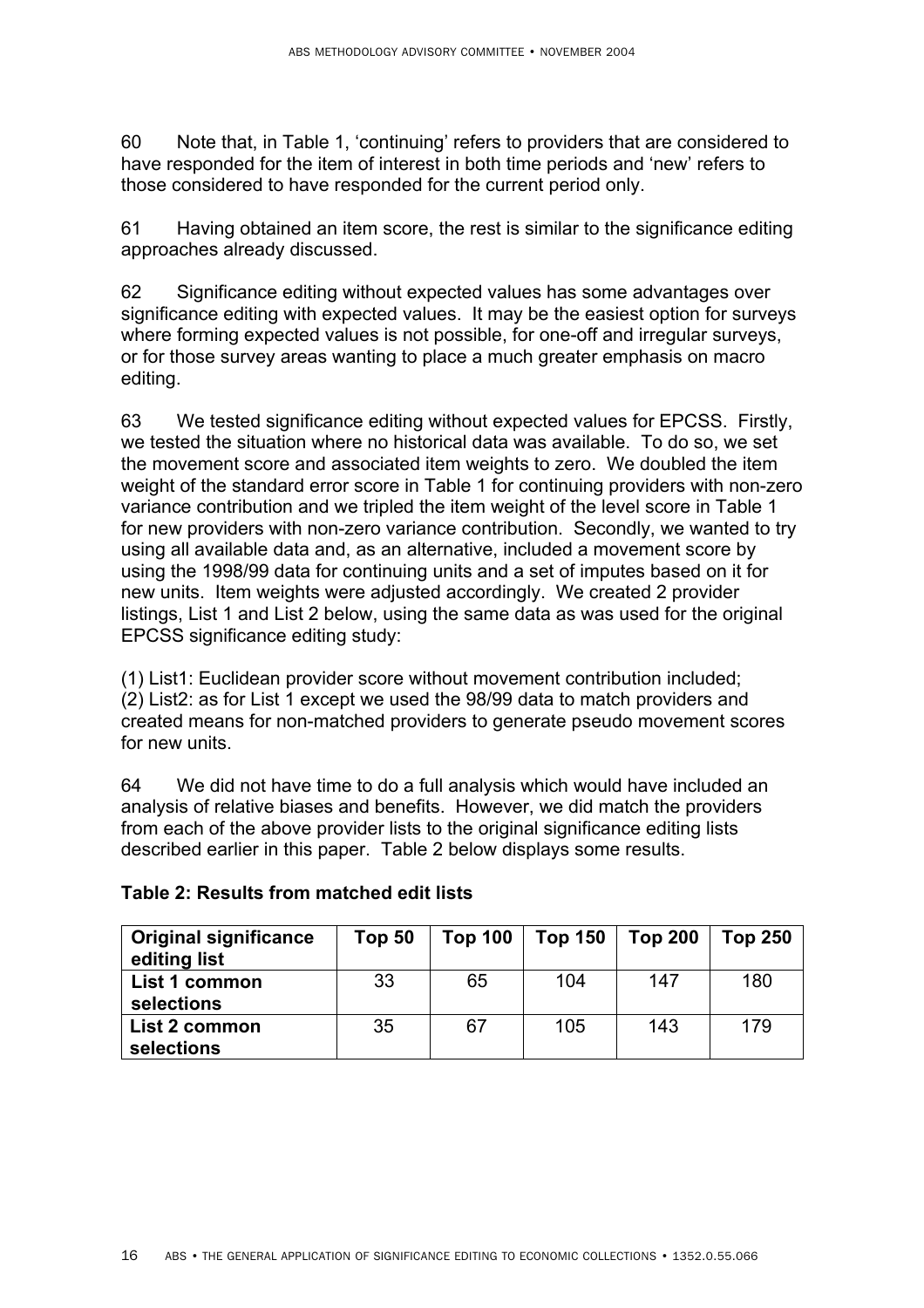65 The high match rates between the providers on the significance editing without expected values lists and those on the original significance editing list indicates that we should expect significance editing without expected values to perform reasonably well as a significance-based editing strategy when other alternatives are not available. Some surveys have a far more macro-focussed approach to editing and, although they may be able to implement significance editing with expected values, they may decide that the setup is too resource intensive. The now defunct Australian Agricultural Finance Survey used significance editing without expected values as the main editing component very successfully. Initially, it was used as an micro editing technique. Then, as publication time got nearer, the functionality was used more as a macro editing tool. For example, the level score provided a ranked list for detecting outliers (where impacts on key items could be combined with Euclidean scores). A movement score based on the total contribution was used to tidy up and understand the movements in selected estimates and the standard error score was used to examine the sources of high standard errors.

#### **5.12 Non-form based editing strategies: The Agriculture Survey example**

66 ABS run an annual Agriculture Survey (AS) of around 30,000 farms and a quinquennial census. Information on over 600 data items is produced. Estimates for these items are needed at 66 statistical division (SD) levels in survey years and at 1353 statistical local area (SLA) levels in census years. A high proportion of the data items are agricultural commodities and each provider can report for a differing number of commodities. This makes editing strategy needed for the AS different from those needed for the other economic collections mentioned in this paper.

67 'Commodity' collections such as the AS are typically very large collections where providers report on varying numbers of commodities (or items). Although the reported data on a form tend to form small groups of related items, the item groups themselves are generally not related to each other. The small item groups are important for data verification. For example, the significance editing strategy might identify production of wheat as questionable. An editor would need to also look at the area of wheat reported to appropriately resolve the issue. In this case, area and production form a data item group for editing purposes.

68 For most economic collections, solving an editing problem usually involves looking at the rest of the form since much economic data has a balance sheet structure to it and many items are related. Therefore, form-based editing strategies tend to be used for these collections and editing strategies are based on provider scores and listings.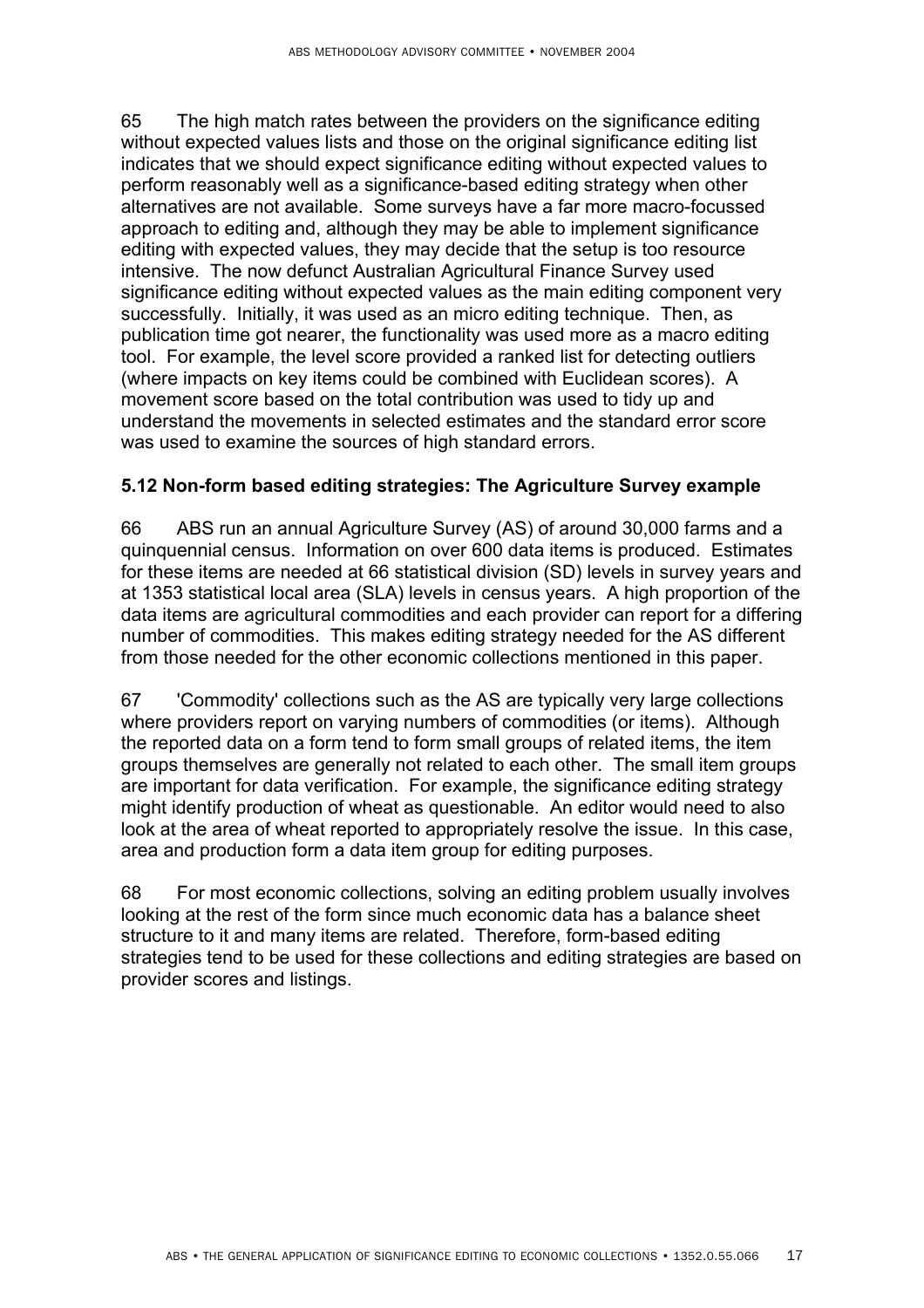69 This is not the case for some commodity collections where an item-based (or non-form based) editing strategy is needed. There are many item groups which are unrelated to other item groups. It is not necessary to examine other data on the form to resolve failed item groups. To minimise the editing effort, we not only need to identify the forms needing attention, but also the item groups within the form that need attention. Editors often do not have the time to look over the whole form. Accordingly, provider scores are less useful for the basic editing needs of commodity collections - though they are of use for managing provider re-contact.

70 The approach used here is that a form is selected for editing when at least one key item fails the significance edits. When a key item fails (which may be due to an Australian, State, or SD cutoff as outlined below) the item group is selected for editing. For provider ranking purposes, we used the maximum of the failed item scores as the provider score and order providers by score size.

71 To set up the editing strategy for the AS, we had to identify the key data item groups and key domains. Agriculture believe that information must be focussed on at least the SD level, even though State and Australian aggregates are very important. Key items will differ depending on the SD as different SDs produce different groups of commodities depending on location and environmental conditions. We based the key item list on the survey design variables which are identified each year by examining the value of major commodities reported in the previous cycle at Australia, State, and SD level. There are about 120 key items across all levels. For the 2002/03 cycle there were 49 key items at the Australia level forming 29 item groups, 58 key items for Victoria forming 22 item groups and so on down to a certain number of key items for each of the 66 SDs.

72 We used scores based on historical data and applied cumulative standardised item score cutoffs at Australia, State, and SD levels. To demonstrate the technique, we used a 90% cutoff for all Australian key items, an 80% cutoff for all State key items, and a 60% cutoff for all SD key items. Noting that SDs do not cross State boundaries, we show below the results for Victoria taking Australian and SD requirements into account.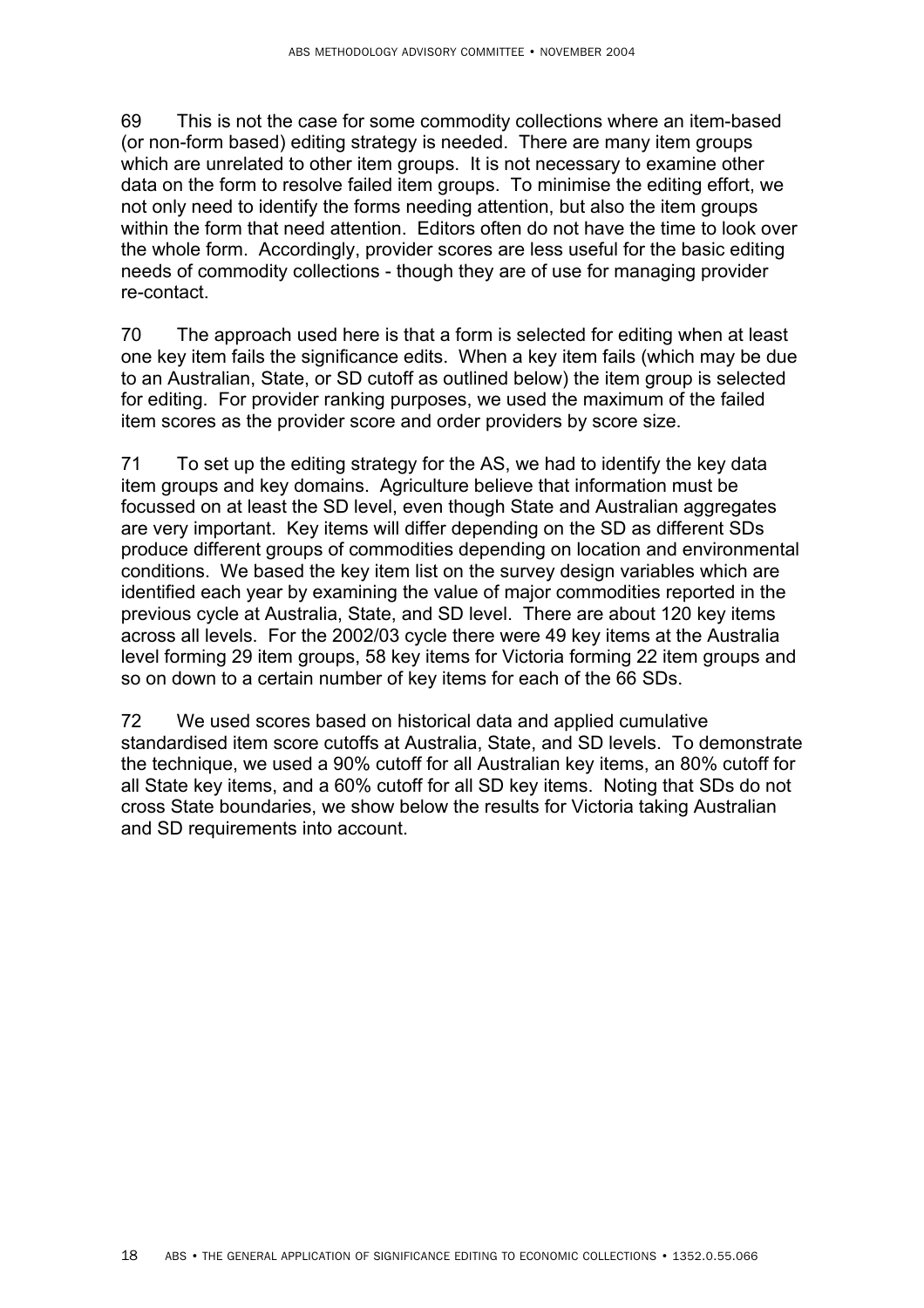73 The results in Table 3 below show that for the 29 key item groups (formed from 49 key items) at Australia level we would need to edit 25,535 item groups from 13,514 providers across all States to satisfy an Australian cumulative standardised score cutoff of 90% while ignoring the State and SD requirements. There was a average of 3.82 item groups per form and an average of 1.89 groups requiring examination for each form selected for editing. Results are shown for editing for State constraints while ignoring the Australian and SD constraints. Note that there is some overlap in key items at the different levels. Some items which are key at the Australian level may also be key at State level and/or SD level. Finally, Table 3 shows results simultaneously addressing the Australian, State, and SD constraints. For example, there are an average of 4 key item groups per form. 15,311 forms had at least one key item group selected for editing with an average of 2 item groups per failed provider. It is interesting to note that the editing load increased from 25,535 to 30,549 item group failures by adding the State and SD constraints to the Australian constraints (and forms with edit failures rose from 13,514 to 15,311).

| Key domain                     | <b>Australia</b> | <b>State</b> | <b>SD</b> | <b>Overall</b>          |
|--------------------------------|------------------|--------------|-----------|-------------------------|
|                                |                  |              |           |                         |
| Cutoff value (%)               | 90               | 80           | 60        | (90, 80, 60)            |
|                                |                  |              |           |                         |
| Number of key item groups      | 29               | 45           | 64        | 65                      |
|                                |                  |              |           |                         |
| Number of forms returned       | 25302            | 25302        | 25302     | 25302                   |
| Number of key item group       | 96716            | 92042        | 76721     | 101298                  |
| responses                      |                  |              |           |                         |
| Average number of key item     | 3.82             | 3.64         | 3.03      | $\overline{\mathbf{4}}$ |
| group responses per form       |                  |              |           |                         |
|                                |                  |              |           |                         |
| Number of forms with key       | 13514            | 11457        | 7902      | 15311                   |
| item group edit failures       |                  |              |           |                         |
| Number of key item group       | 25535            | 18642        | 11183     | 30549                   |
| failures                       |                  |              |           |                         |
| Average number of key item     | 1.89             | 1.63         | 1.42      | $\overline{2}$          |
| group failures per failed form |                  |              |           |                         |

#### **Table 3: Edit failure results across all States and SDs**

74 Table 4 below shows the equivalent results to Table 3 for Victoria. For example, there are 22 key item groups for Victoria using an 80% cutoff ignoring the Australian and SD requirements; the equivalent results for the 34 key item groups across the SDs in Victoria using a 60% cutoff ignoring the Australian and Victorian requirements; and the results for all the 40 key item groups after simultaneously satisfying cutoff requirements at Australian, Victorian and Victorian SD levels.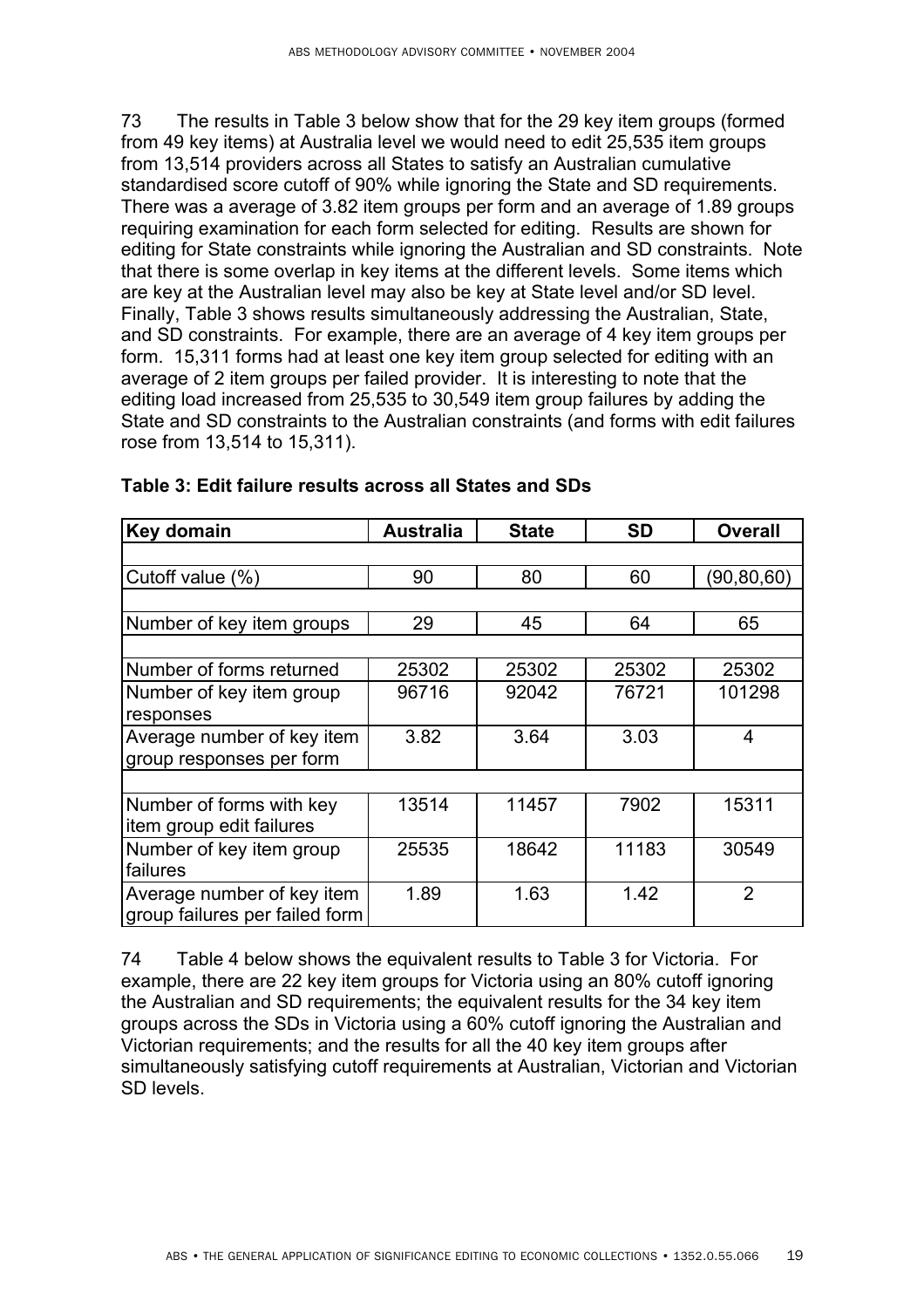| Key domain                     | <b>Australia</b> | <b>Vic State</b> | <b>Vic SDs</b> | <b>Vic overall</b> |
|--------------------------------|------------------|------------------|----------------|--------------------|
|                                |                  |                  |                |                    |
| Cutoff value (%)               | 90               | 80               | 60             | (90,80,60)         |
|                                |                  |                  |                |                    |
| Number of key item groups      | 28               | 22               | 34             | 39                 |
|                                |                  |                  |                |                    |
| Number of forms returned       | 5168             | 5168             | 5168           | 5168               |
| Number of key item group       | 20817            | 20231            | 17451          | 21480              |
| responses                      |                  |                  |                |                    |
| Average number of key item     | 4.03             | 3.91             | 3.38           | 4.16               |
| group responses per form       |                  |                  |                |                    |
|                                |                  |                  |                |                    |
| Number of forms with key       | 2744             | 2018             | 1685           | 3008               |
| item group edit failures       |                  |                  |                |                    |
| Number of key item group       | 4439             | 3018             | 2309           | 5550               |
| failures                       |                  |                  |                |                    |
| Average number of key item     | 1.62             | 1.5              | 1.37           | 1.85               |
| group failures per failed form |                  |                  |                |                    |

# **Table 4: Victorian edit failure results (90% Australian, 80% Vic, and 60% for Vic SD cutoffs)**

75 There are various possibilities for deciding on the best set of cutoffs for the above approach. For example, to set the Australian cutoffs, we could look at two graphs which plot the number of item groups and number of forms needing editing against cutoff. Then, for a chosen Australian cutoff, we could produce similar graphs for each State using possible State cutoff choices. The process could be repeated for the SD level using a set of selected State cutoffs (where a single cutoff is applied across all SDs within a given State).

76 The above results indicate the large size of the workload generated by the large number of key items, the multilevel key domains, and the selected cutoff levels. To reduce the workload, either the key item set within selected key domain categories needs to be reduced or the cutoffs need to be altered. This could be done on a case-by-case basis by manually looking through each item cost/benefit curve which may be too labour-intensive. As an alternative, the GINI coefficient for each key item group by key domain could be used to order the cost/benefit curves from the smallest GINI coefficient to the largest. Editing for items within domains with small coefficient values may be reduced if it is decided that the cost of editing is too high compared to the benefit.

77 Even more basically, it is probably necessary to reassess the need to edit each key domain with the same effort. For example, should the same cutoff be used across all SDs? Also, should we use the same cutoff across all items within each level. It may be beneficial to reduce the cutoff for some Australian level items or maybe some State level items.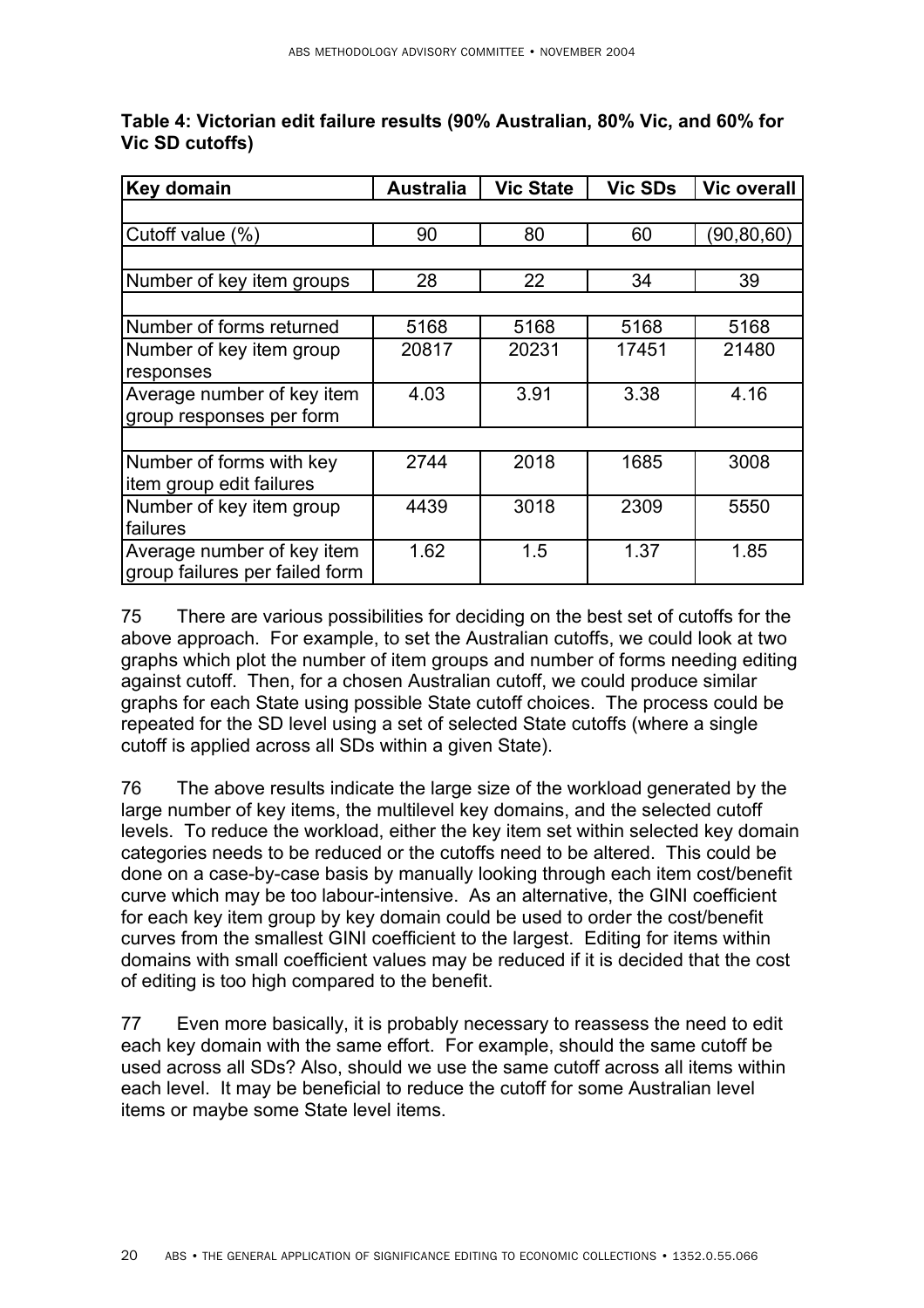78 The above example demonstrates the power of the significance editing framework and how the framework can be used to assist in developing and articulating an editing strategy.

## **6. General Approach for Setting Up Significance Editing**

79 This section will outline the basic steps needed to implement a significance editing strategy. This section should be read in conjunction with the Attachment which contains a flowchart of the possible significance editing approaches.

#### **Step 0: Scoping phase**

80 This involves working through issues such as the overall editing strategy, the nature of the data, quality needs, timing and available resources.

#### **Step 1: Identify/negotiate key outputs and key domains**

81 Domains are the level at which the key outputs are considered important. Some typical examples are State, Industry, State by Industry, etc.

#### **Step 2: Identify a set of key items**

82 The key items are chosen from those items which contribute to the key outputs. Auxiliary items may also be identified at this stage. These can be scored and ranked but do not contribute to the provider scores and ranks. They are used to assist editors with error resolution.

#### **Step 3: Create item scores**

83 Determine if useable expected values and expected estimates can be obtained.

84 If significance editing with expected values is to be used, create expected values for each selected item. Note that the expected values do not need to be of as high a quality as those needed for estimation purposes. The simplest choice is to use values from an existing item imputation system if one is set up or, if available and considered suitable, historical data. Alternatively, auxiliary data or modelled data may need to be explored. Also, expected values based on the current data can often be used. These can be as simple as using means and medians. Note that the timing of the editing, when using current data to generate expected values, needs to be delayed until there are a sufficient number of responses available.

85 If expected values are available but useable expected estimates are not available, choose between using standardised item scores or using significance editing without expected values. If using standardised scores, decide if anomalous scores need special attention.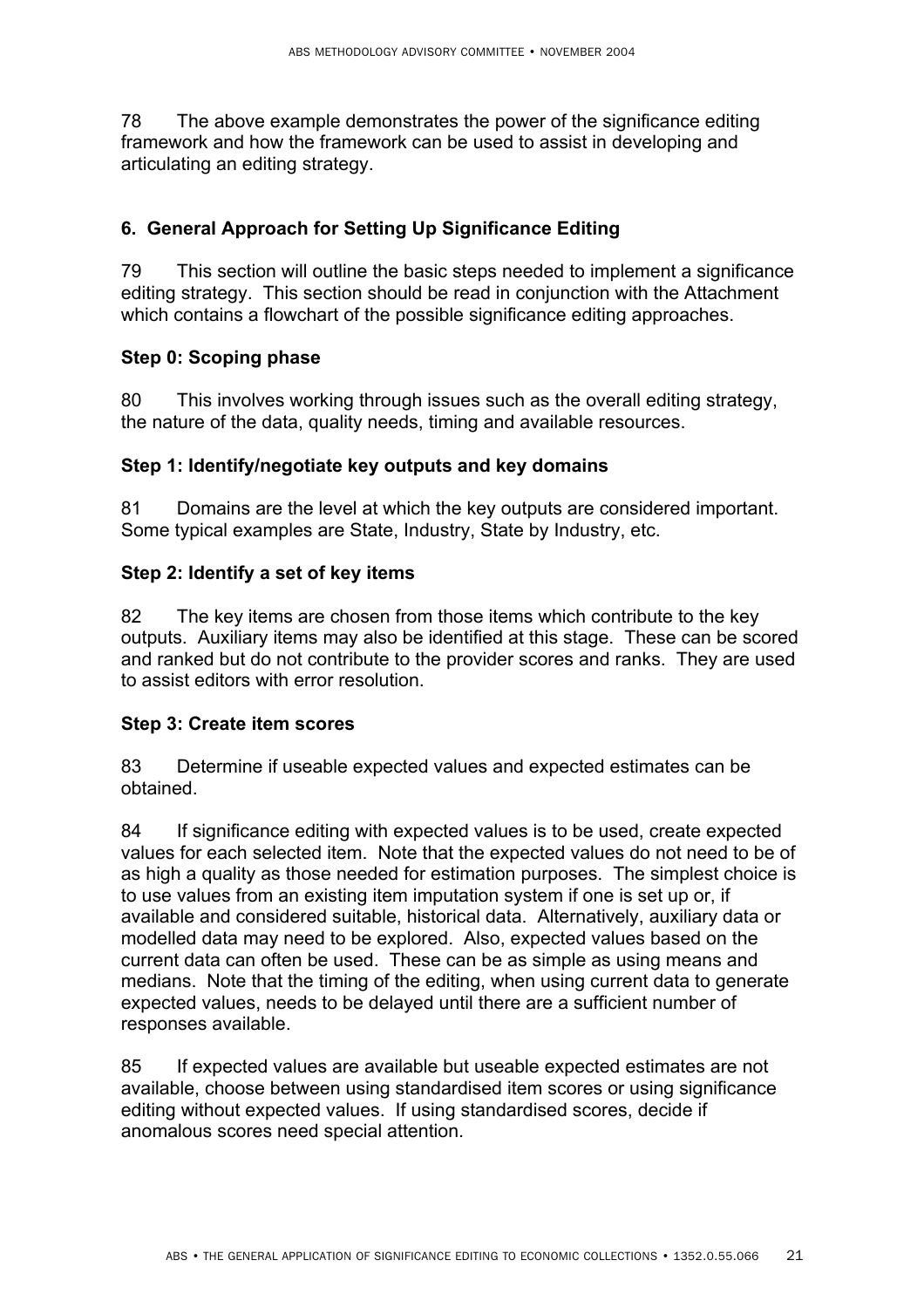86 When using significance editing without expected values, there is a need to decide when best to run it. If it is run before useable estimates have been generated, the standard error contribution needs to be approximated and estimation weights are replaced by selection weights. There is an option to allow expected values to be used (if available) to create pseudo movement scores for providers new to the collection. Within this option, the user can decide to exclude the completely enumerated new providers if their expected values are considered too inaccurate to be useful.

## **Step 4: Create provider score**

87 Is a provider score appropriate? Is the whole form is to be examined if it contains edit failures? If the key items on the form are related then a provider score is usually appropriate since resolving the errors usually requires a study of other items on the form. If the key items on a form are unrelated or if there can be different numbers of key items reported on different forms, an explicit provider score may not be very useable. Should items on the form be grouped for scoring purposes?

88 If a provider score is needed, decide on the appropriate scoring and ranking method. Provider score options:

(i) maximum score of item scores (maximum method);

(ii) Euclidean or RMS score with optional item groups (Euclidean method).

89 Provider ranking options:

- (i) ranks based on maximum score;
- (ii) ranks based on Euclidean or RMS score;
- (iii) ranks based on highest rank of the item ranks

90 If only selected items or item groups are to be examined, it may still be useful to choose a suitable provider ranking method so that provider contact can be appropriately managed.

#### **Step 5: Define cutoffs and workload**

91 For significance editing with expected values, decide if predetermined cutoffs can be developed. If not, or if the method is considered unsuitable, use interactive cutoffs. For significance editing without expected values, interactive cutoffs are generally used.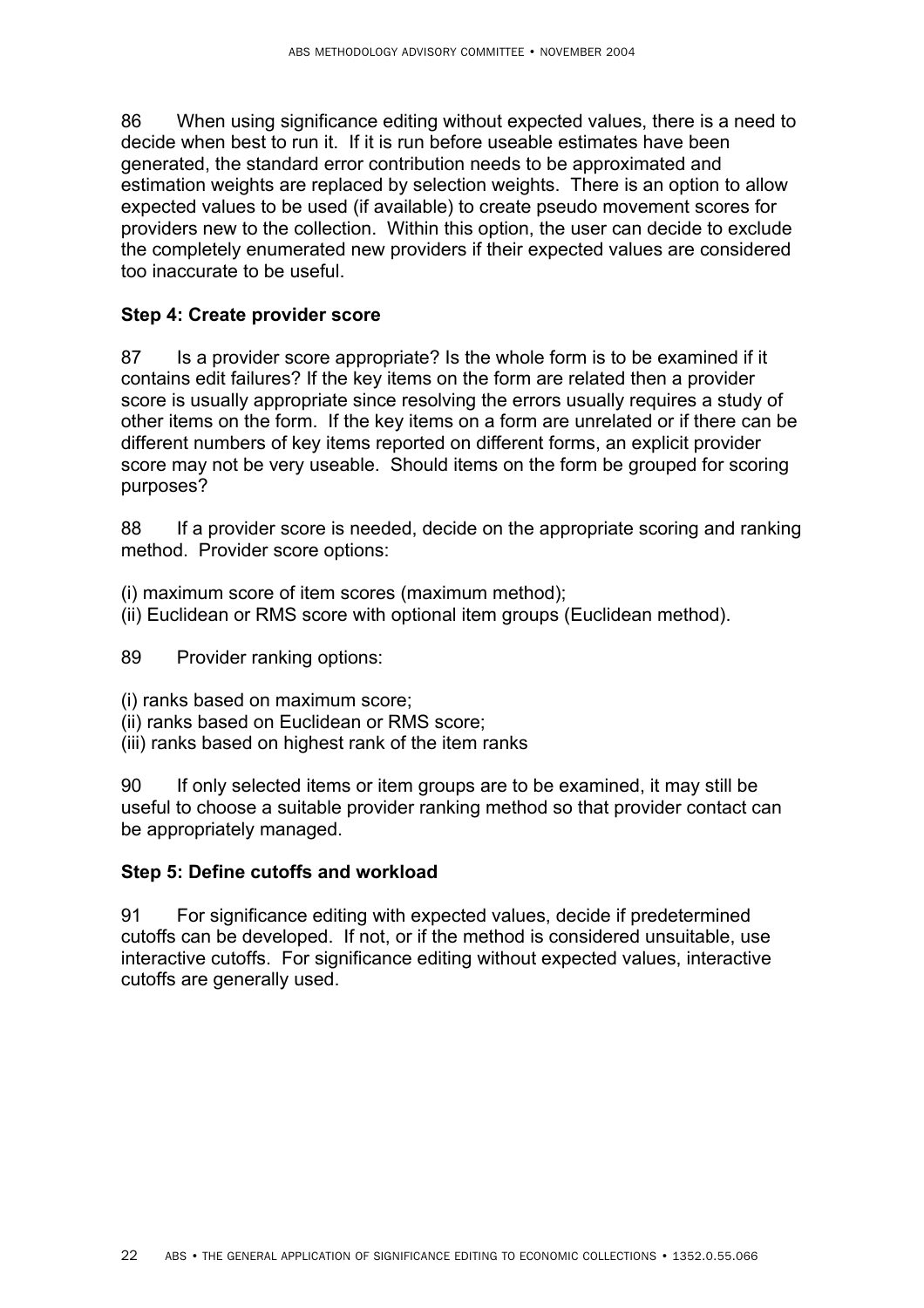## **Step 6: Run system**

92 If using interactive cutoffs with standardised scores, it is usually best to initially run the highest rank option (as outlined in section 5.5) or choose anomalies based on highest scores (unless there will be many runs where the unedited providers are put back through and re-scored). Later runs usually use either the maximum or Euclidean provider score (with item groups and item weights incorporated if needed). It is possible to have different runs targetting different domains.

## **Step 7: Occasionally monitor effectiveness of predetermined cutoffs**

93 There may be a need to check for cumulative effects from time to time. Select a sample of providers with repeated below-cutoff scores. For example, some providers might be copying the previous values and the score will be zero if historical values used in the scoring. It may sometimes be desirable to select a sample of providers below the cutoff and edit them to check on the effectiveness of the prespecified cutoffs used.

## **Step 8: Review process**

94 Achieved benefit graphs (when using Euclidean scores) and graphs showing estimate change ordered by provider ranks can be generated to assess effectiveness of the process. Before-and-after data must be saved.

## **7. Towards an overall editing strategy**

95 Significance editing is only one part of an editing system. Its most basic use is as a prioritisation and ranking device (to facilitate selective editing) although it can also supersede other edits within the system. Many of the conceptual and practical difficulties faced when implementing significance editing are tied up with the total editing strategy. It is a difficult and complex job to compile a suitable editing strategy that deals with the many competing quality and timeliness demands.

96 A selective editing phase can be included in an editing system in several ways. For example, in the AWE approach, significance editing was superimposed on an existing micro editing system. The micro editing system was used to detect the questionable provider records while the significance editing system was used to divide the edit failures into critical and non-critical streams. The approach was dependent on the quality of the existing editing system - some micro editing systems might be out-of-date, some might fail almost every record, or the edits might fail too many reported data items within a provider record. There will be a need to maintain both the existing micro editing system as well as the significance editing system. An alternative approach is to use the significance editing system to detect the questionable providers (or items) and use micro edits to assist with the error resolution phase.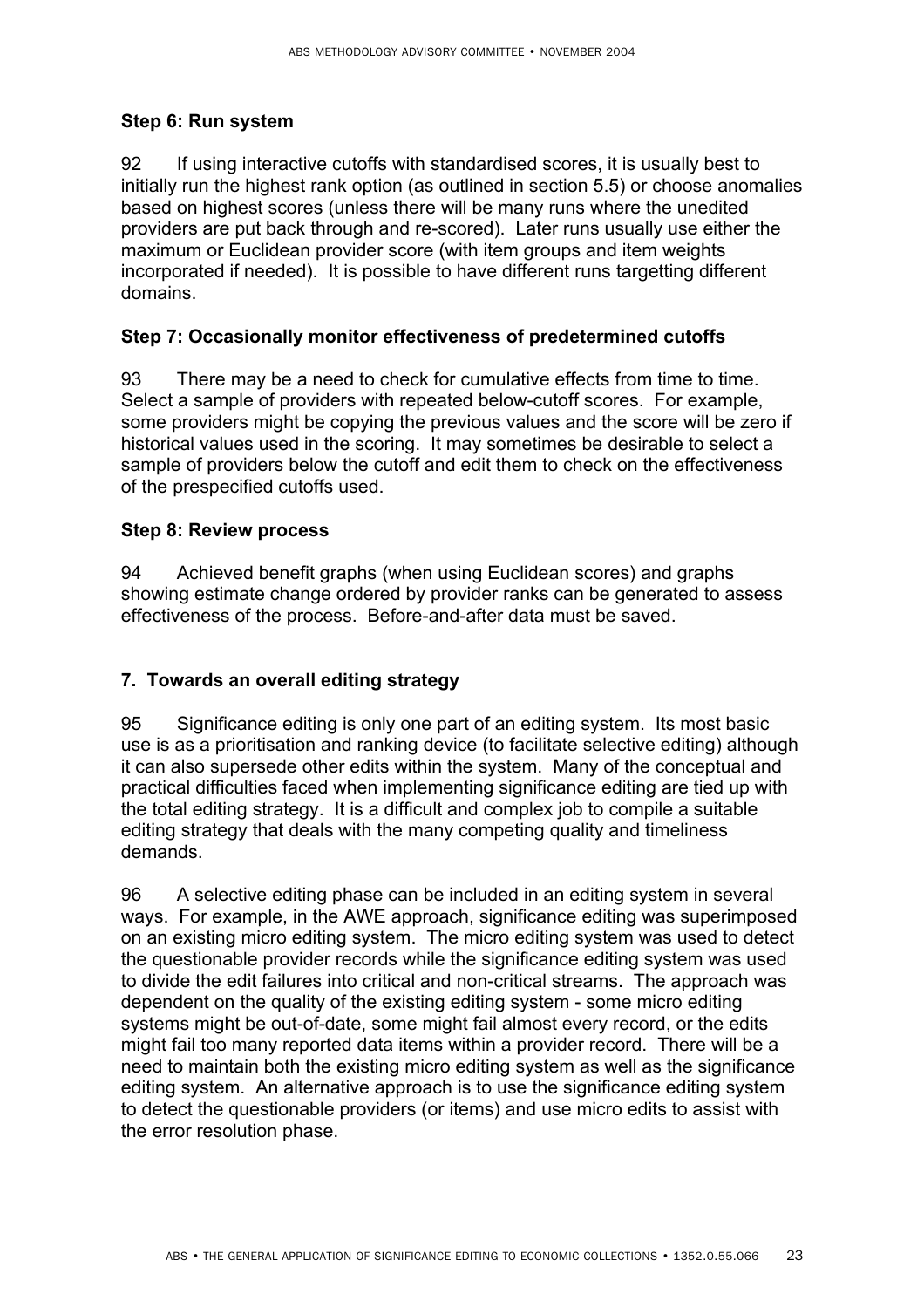97 It is possible to develop a very sophisticated significance editing system that merges selective editing with the more traditional micro editing. There is no room to explore this idea here except to say that it involves modifying micro edits so that they become significance edits. For example, the midpoint of a range edit can be used as an expected value and a significance score can be produced which could replace the range edit.

98 The significance editing system can be used as a stand-alone micro editing system. The item scores and ranks can be used to assist with error resolution. Example 1 below shows some output displaying a SIS provider ranked 2 and associated detailed key item scores and ranks (all data has been altered for confidentiality reasons).

## **Example 1: A detailed provider listing**

Providers to be Edited to Achieve 90% of Total Editing Benefit (maximum rank = 710)

| Rank=2 UNITID=MU00451896          | Stratum=30095 Selection            |             | $Weight = 3.33$ | New Unit?=Y |      |
|-----------------------------------|------------------------------------|-------------|-----------------|-------------|------|
|                                   |                                    |             |                 | Item        | Rank |
|                                   |                                    | Reported    | Expected        | Benefit     |      |
| Item Description                  |                                    | Value       | Value           | (%)         |      |
| DEMPINDP                          | - Indirect Employment              | 31000.0     | 1988.0          | 19.80       |      |
| - Labour Costs<br><b>DLABCOST</b> |                                    | 117798000.0 | 213674670.0     | 3.54        | 2    |
| <b>DINCPERM</b>                   | - Income from Permanent Placements | 2449000.0   | 6585096.0       | 1.99        | 8    |
| <b>DINCTEMP</b>                   | - Income from Temporary Placements | 144523000.0 | 125248622.0     | 1.04        | 2    |
| DDIREMPT                          | - Direct Employment                | 224.0       | 121.0           | 0.76        | 23   |
| <b>NUMTEMJP</b>                   | - Temporary Job Placements         | 30000.0     | 16527.0         | 0.31        | 61   |
| <b>NUMPERJP</b>                   | - Permanent Job Placements         | 130.0       | 683.0           | 0.30        | 31   |
| <b>DTOTEXP</b>                    | - Total Expenditure                | 315624000.0 | 145721308.0     | 0.26        |      |

99 We have run significance editing on several varied survey data files and found that significance editing was able to detect questionable providers and items very well. Often, problems in the key items led to non-key items being examined when form-based editing was used. The pertinent issue concerns what is the best way to facilitate error resolution?

100 Based on our experiences to date, we finish this section by listing some views on micro editing systems.

#### **7.1 Initial edits**

101 These result in what are often called 'fatal' or 'hard' edit failures. For example, simple checks for logical errors which may include code legality checks, consistency checks and logical cohesion checks; 'thousands' edits (and other problems with reporting in wrong measurement units); selected balance edits (such as checks that a reported total equals its components); code combination checks; checks for missing values; checks for rows of 9's (numbers inserted at data entry for various reasons to indicate further attention needed); or even series of 1's in reported data (typical in systematic optical character recognition errors). It seems best that many of these easily detectable errors get corrected as soon as possible so they do not confound things further down the processing path.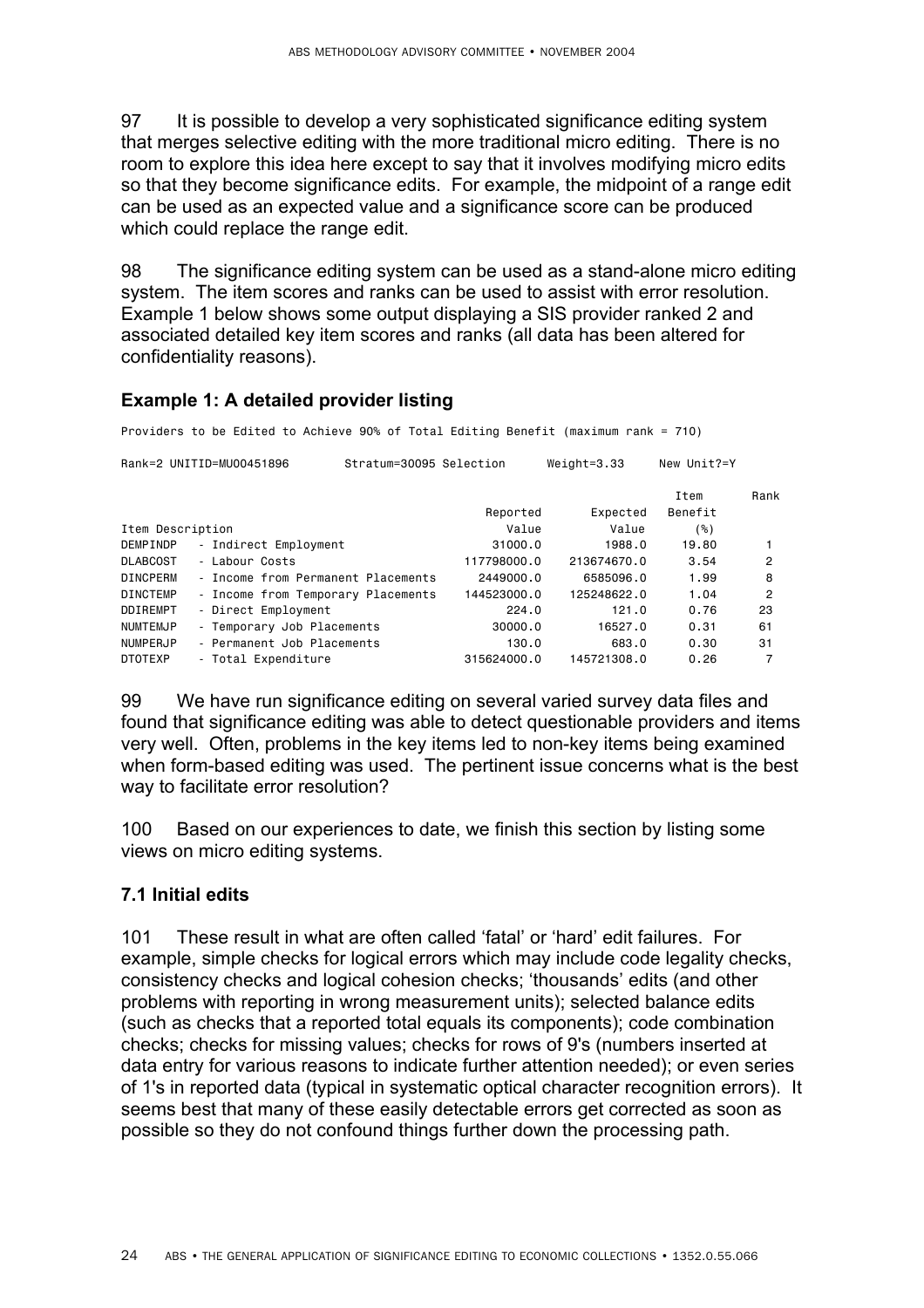102 For significance editing, it is at least necessary to ensure that the data needed to target the scores is correct. For example, if we target State estimates we need to ensure that the State code is valid and consistent with the data. Otherwise, the scoring system will be compromised. If possible, initial edits and their resolution should be automated.

#### **7.2 Micro edits**

103 These are edits such as range edits, ratio edits, percent contribution edits, and the like. It is possible that many of these can be eliminated through smart design of edit rules and a well thought-through significance editing strategy. However, for categorical or social data, these kind of edits are still required. Also, micro edits can assist editors to resolve errors even where significance editing is the main editing approach.

## **7.3 Significance edits**

104 Significance edits can be used as a form of selective editing to decide between what goes into a critical editing stream (which will require special attention) and what goes into a non-critical stream (which might be left unexamined or subjected to auto-correction). They can also be used to minimise the information needed from micro edits by assisting in the error resolution process. In fact, scores for non-key items (which are not used to create provider scores) can augment the significance editing outputs.

105 Significance edits can also be utilised in the initial editing phase to deal with special cases such as balance edits. Scores based on the weighted difference between reported totals and the associated derived totals can be used to place some in a critical stream requiring special attention while the rest can be automatically corrected.

106 Although the significance editing approach is very cost efficient and useful, we might also be interested in assuring a certain level of internal consistency within records (such as when we intend to disseminate unit record files or use them for various scientific analyses). It is feasible that the application of a set of micro edits could be of use in the overall editing strategy.

## **7.4 Macro editing**

107 The micro editing strategy needs to take account of the macro editing strategy and vice-versa. Aside from the obvious uses such as detecting outliers, analysing data movements, performing exploratory data analysis, it is needed to at least assure the quality of relationships in the data and to safeguard against influential errors slipping through an 'extremely efficient' significance editing phase. It can be used to assure the quality of non-key estimates which are not explicitly targetted in the significance editing stream. These systems lead naturally to the use of graphical tools.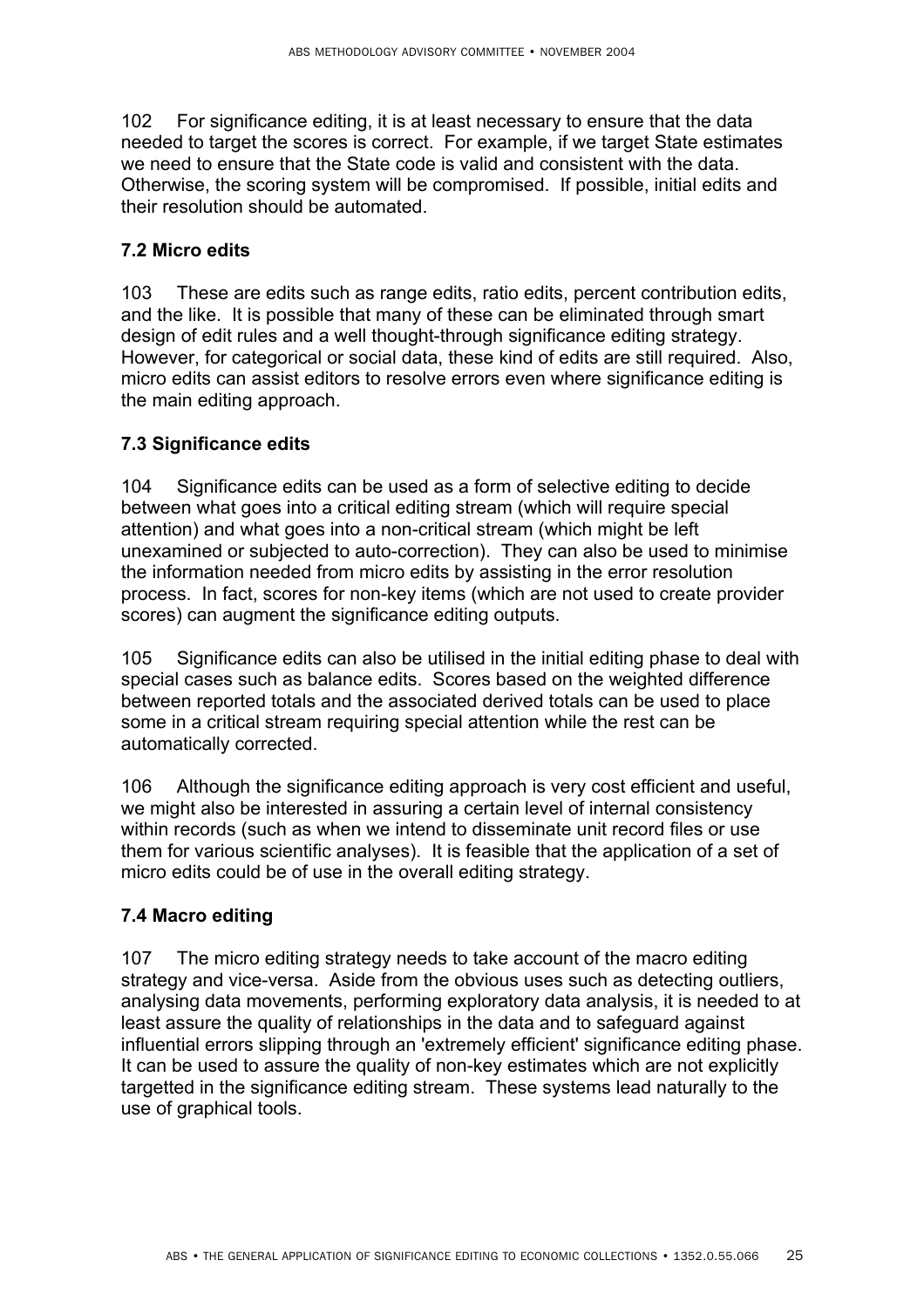## **7.5 Auto-correction**

108 A sophisticated editing system should utilise autocorrection of edit failures where possible. Some agencies do not attempt to edit the failures from the non-critical stream while others do. For those that do, it is desirable to minimise effort needed and it appears that the best practice approach is the 'Felligi-Holt' method (Felligi and Holt, 1976). Only a few agencies have managed to suitably implement this approach as it is a difficult procedure to implement but is useful within an auto-correction strategy. This approach would be useful for surveys with large numbers of logical edits or data items that are not conducive to significance editing (such as responses to tick-box questions).

## **7.6 Ideal editing strategy**

109 The ideal editing strategy is an intelligent combination of all these possibilities. One aspect that significance editing is very strong on is its general framework which assists users to develop their strategy and philosophy. It is also strong on feedback measures assessing editing efficiency. Ultimately, a sound editing system needs to have a review capability and the flexibility to be modified.

#### **References**

Anderson, K. (1989), "Enhancing Clerical Cost-Effectiveness in the Average Weekly Earnings Statistical Collection", *unpublished report*, Australian Bureau of Statistics.

ABS Editing Manual (1993), Australian Bureau of Statistics.

Colwell, J. (1990), "A Review of Editing", *unpublished report*, Australian Bureau of Statistics.

Farwell, K. (1991, revised 2002), "Fundamentals and Suggestions for Ranking and Scoring Edited Unit Responses", *unpublished report*, Australian Bureau of Statistics.

Farwell, K., Poole, R. and Carlton, S. (2002) "A Technical Framework for Input Significance Editing," *DataClean2002 Conference*, Jyvaskyla, Finland.

Farwell, K. and Raine, M. (2000), "Some Current Approaches to Editing in the ABSî, *International Conference on Establishment Surveys II*, Buffalo, USA.

Fellegi, I.P. and Holt, D. (1976), "A Systematic Approach to Automatic Edit and Imputationî, *Journal of the American Statistical Association*, 71, 17-35.

Grandquist, L. and Kovar J.G. (1997), "Editing of Survey Data: How Much is Enough?î, In *Survey measurement and Process Quality*, eds. L. Lyberg, P. Biemer, M. Collins, E. De Leeuw, C. Dippo, N. Schwarz, and D. Trewin, New York: John Wiley and Sons, 415-435.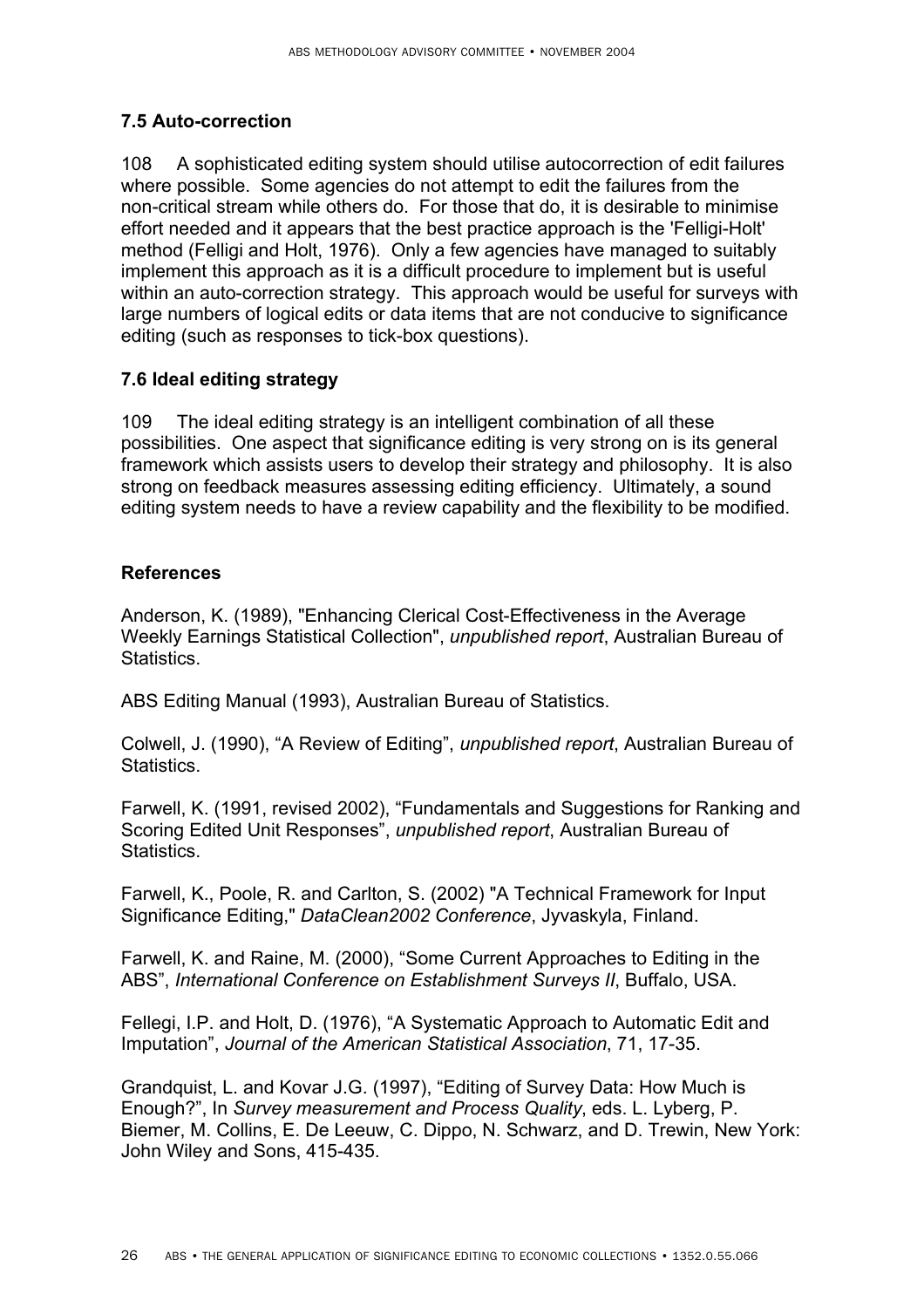Greenberg, B. and Petkunas, T. (1986), "An Evaluation of Edit and Imputation Procedures Used in the 1982 Economic Censuses in Business Divisionî, Bureau of the Census, US Department of Commerce, SRD Research Report Number: Census/SRD/RR-86/04.

Hedlin, D. (2001), "Score Functions to Reduce Business Survey Editing at the U.K. Office of National Statisticsî, *Journal of Official Statistics*, 19:2, 177-199.

Latouche, M. and Berthelot, J.-M. (1990), "Use of a Score Function For Error Correction in Business Surveys at Statistics Canada", presented at the *International Conference on Measurement Errors in Surveys*, November 1990.

Latouche, M. and Berthelot, J. (1992), "Use of a Score Function to Prioritize and Limit Recontacts in Editing Business Surveys", *Journal of Official Statistics*, Vol.8 No.3, 389-400.

Linacre, S.J. and Trewin, D.J. (1993), "Total Survey Design - Application to a Collection of the Construction Industryî, *Journal of Official Statistics*, 9, 611-621.

Lawrence, D. and McDavitt, C. (1994), "Significance Editing in the Australian Survey of Average Weekly Earningsî, *Journal of Official Statistics*, 10:4, pp. 437-447.

Lawrence, D. and McKenzie, R (2000), "The General Application of Significance Editingî, *Journal of Official Statistics*, 16, 243-253.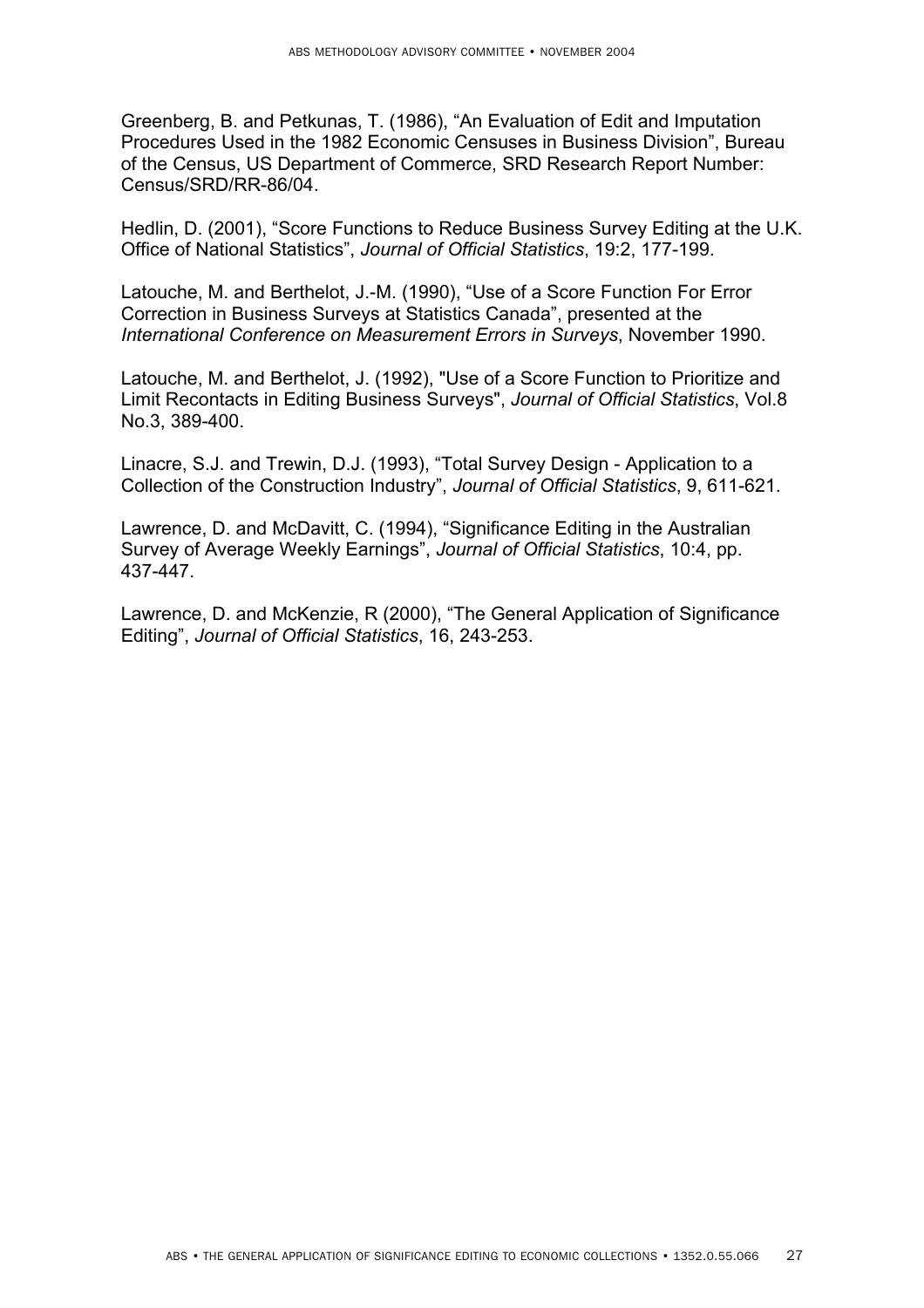#### **ATTACHMENT: Significance editing framework**

110 Our experiences to date indicate that a group score level could be introduced to the framework. This is not shown in the current flowchart but would be an intermediate step between the item score and the provider score. That is, group scores would be created by combining item scores and the provider score would be created by combining group scores.

111 Paths A and B can be used for significance editing with expected values. Paths C and D can be used for significance editing without expected values. Path D can also be used for rudimentary macro editing.

112 It is assumed that most elements of the flowchart are self-explanatory and, for simplicity, some details are not included.

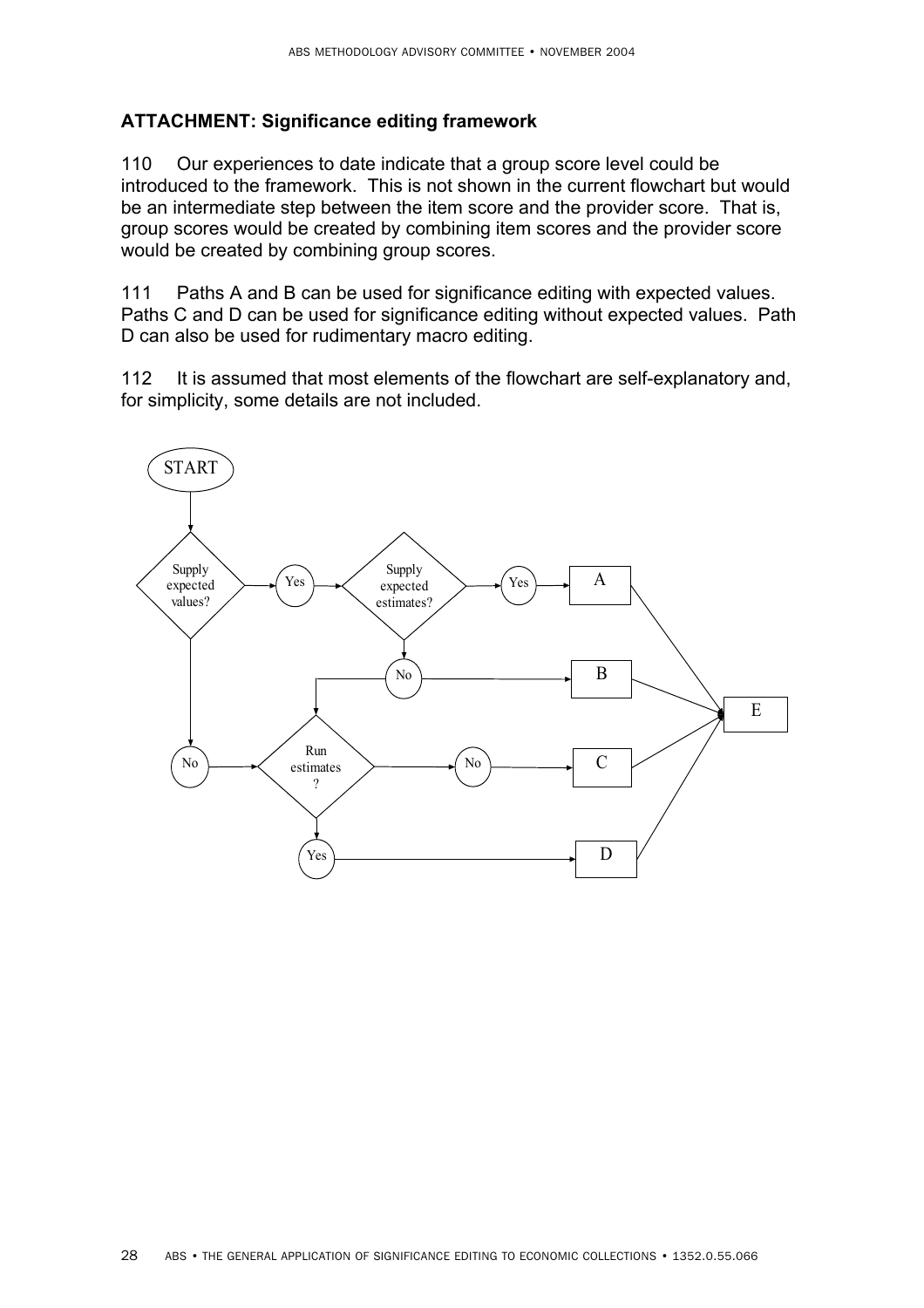



ABS METHODOLOGY ADVISORY COMMITTEE • NOVEMBER 2004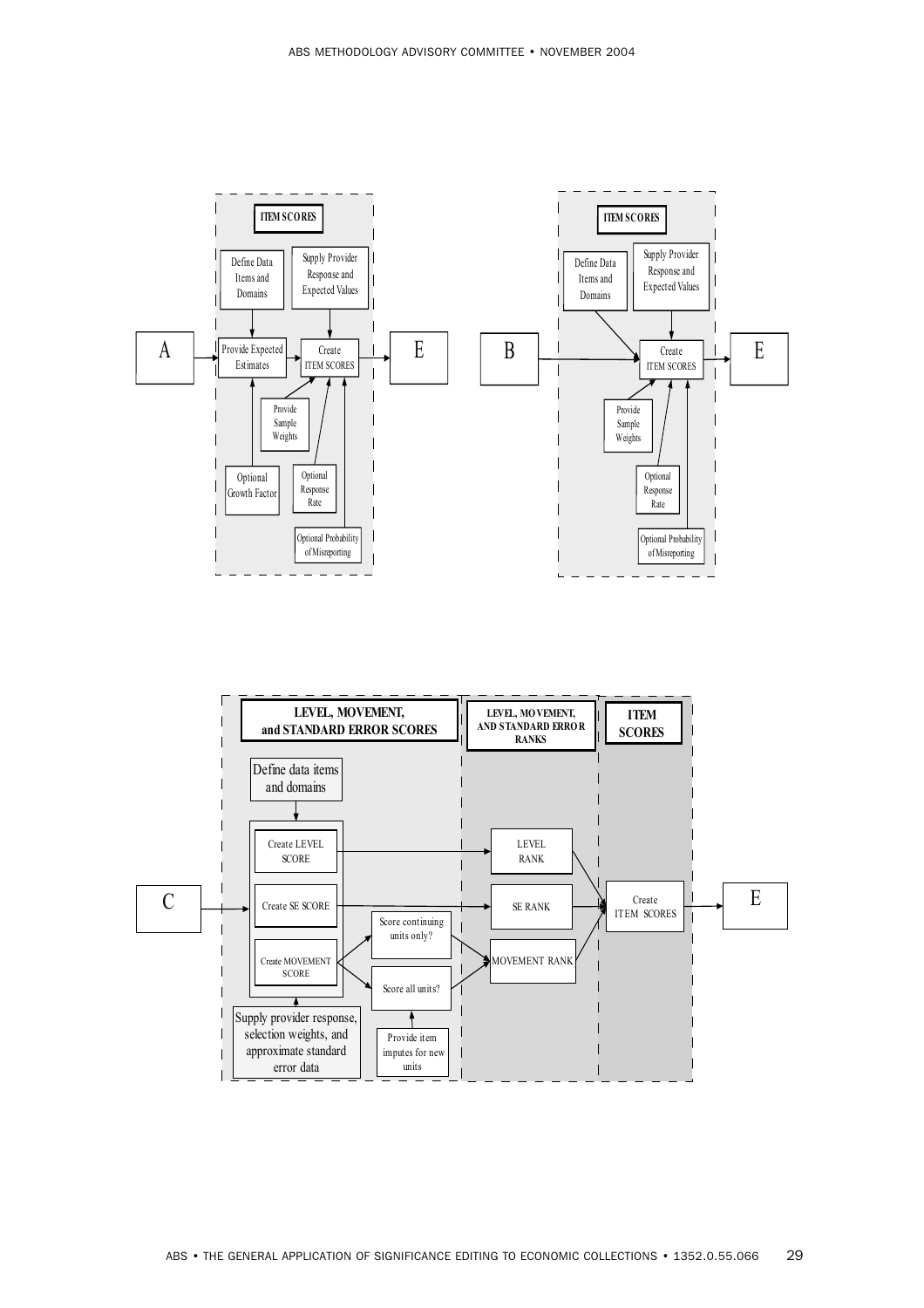